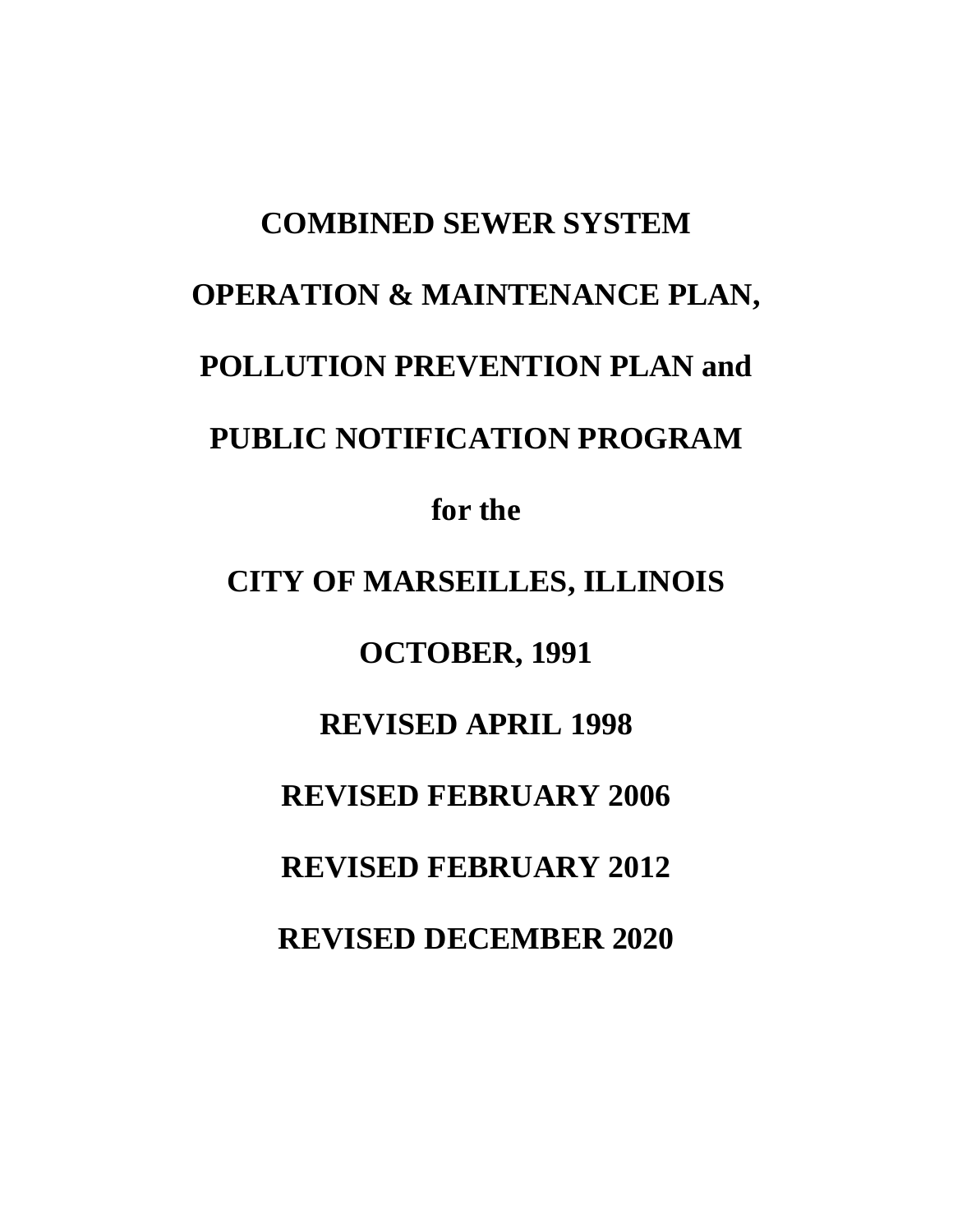#### **Table of Contents**

| Chapter 1  |                                            |  |
|------------|--------------------------------------------|--|
| 1.1        |                                            |  |
| 1.2        |                                            |  |
| Chapter 2  |                                            |  |
| 2.1        |                                            |  |
| 2.2        |                                            |  |
| 2.3        |                                            |  |
| 2.4        |                                            |  |
| 2.5        |                                            |  |
| Chapter 3  |                                            |  |
| 3.1        |                                            |  |
| 3.2        |                                            |  |
| 3.3        |                                            |  |
| 3.4        |                                            |  |
| 3.5        |                                            |  |
| 3.6        |                                            |  |
| Chapter 4  |                                            |  |
| 4.1        |                                            |  |
| Chapter 5  |                                            |  |
| Chapter 6  |                                            |  |
| Chapter 7  |                                            |  |
| Appendix A | <b>Future Repairs</b>                      |  |
| Appendix B | <b>Current System Map</b>                  |  |
| Appendix C | Sewer Use and User Charges Ordinances      |  |
| Appendix D | Map of Televised & Vactor Cleaned Sections |  |
| Appendix E | CSO Events Since 1997                      |  |
| Appendix F | Diagram of CSO and Treatment Facilities    |  |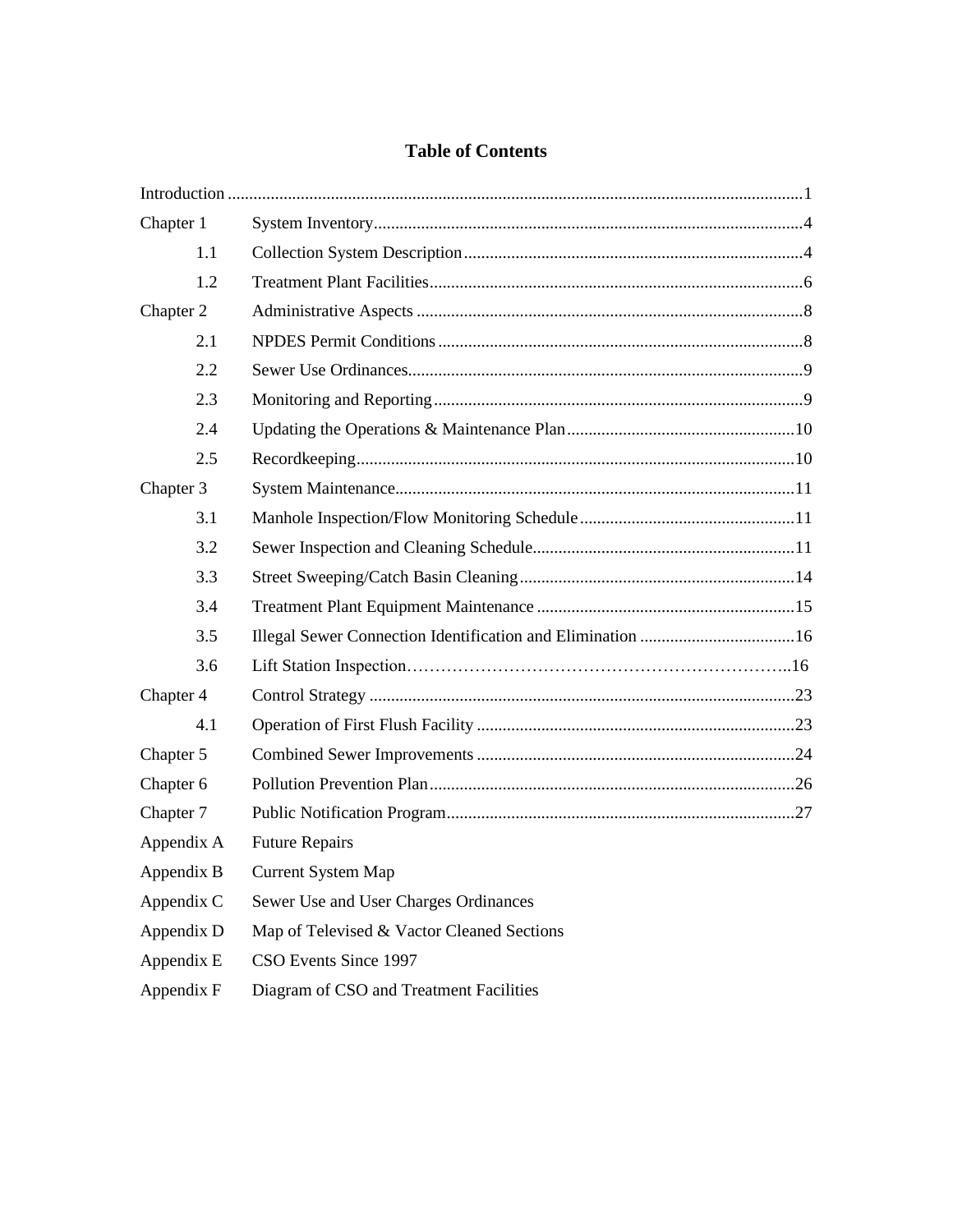#### **Introduction**

The City of Marseilles is located in the Illinois River Valley about 75 miles southwest of Chicago. With a population of about 5,094, the City occupies both the valley and the surrounding bluff areas on the north side of the river. Collection and treatment facilities for sanitary wastewater are operated and maintained in strict accordance with the NPDES permit held by the City. The receiving stream for wastewater treatment plant effluent is the Illinois River.

A natural stormwater drainage system, which discharges to the river through a series of creeks and ravines, is augmented by an extensive storm sewer system. Also, portions of the sanitary and storm sewer systems are combined, which allow the treatment plant to receive storm water runoff directly. However, in recent years some effort has been made to separate portions of the combined sewer system in an effort to alleviate the high flows received by the collection system and treatment plant during wet weather. Although large flows remain a significant problem, it is believed that the direct inflow component has been reduced.

Excess wet weather flows add considerably to the operational cost of the wastewater treatment plant and are generally detrimental to its operation. The potential for expansion of the system, as well as the possibility of attracting new industry to the area, is inhibited by daily average flows, which approach the design criteria of the treatment plant. Also, the adverse effects of untreated wastewater discharges on the receiving stream, which are unavoidable when the treatment plant hydraulic capacity is exceeded, are undesirable from both health and aesthetic viewpoints. For these reasons, it is necessary to formulate an operational plan which, will ensure that the collection and treatment facilities are operated in a manner which reduces the impact to the City and the environment.

The purpose of this plan is threefold. First, a preventive maintenance schedule will be developed to insure that the maximum degree of treatment possible with the present facilities is provided for all received wastewater streams. Secondly, a schedule of activities for resolving known problems will be established to reduce the extent of storm water infiltration to the system as much as possible within the bounds of economic feasibility. Thirdly, a plan must be developed for future detection of infiltration sources. This will require a careful investigation and analysis of the collection system to isolate problem areas and determine cost-effective solutions.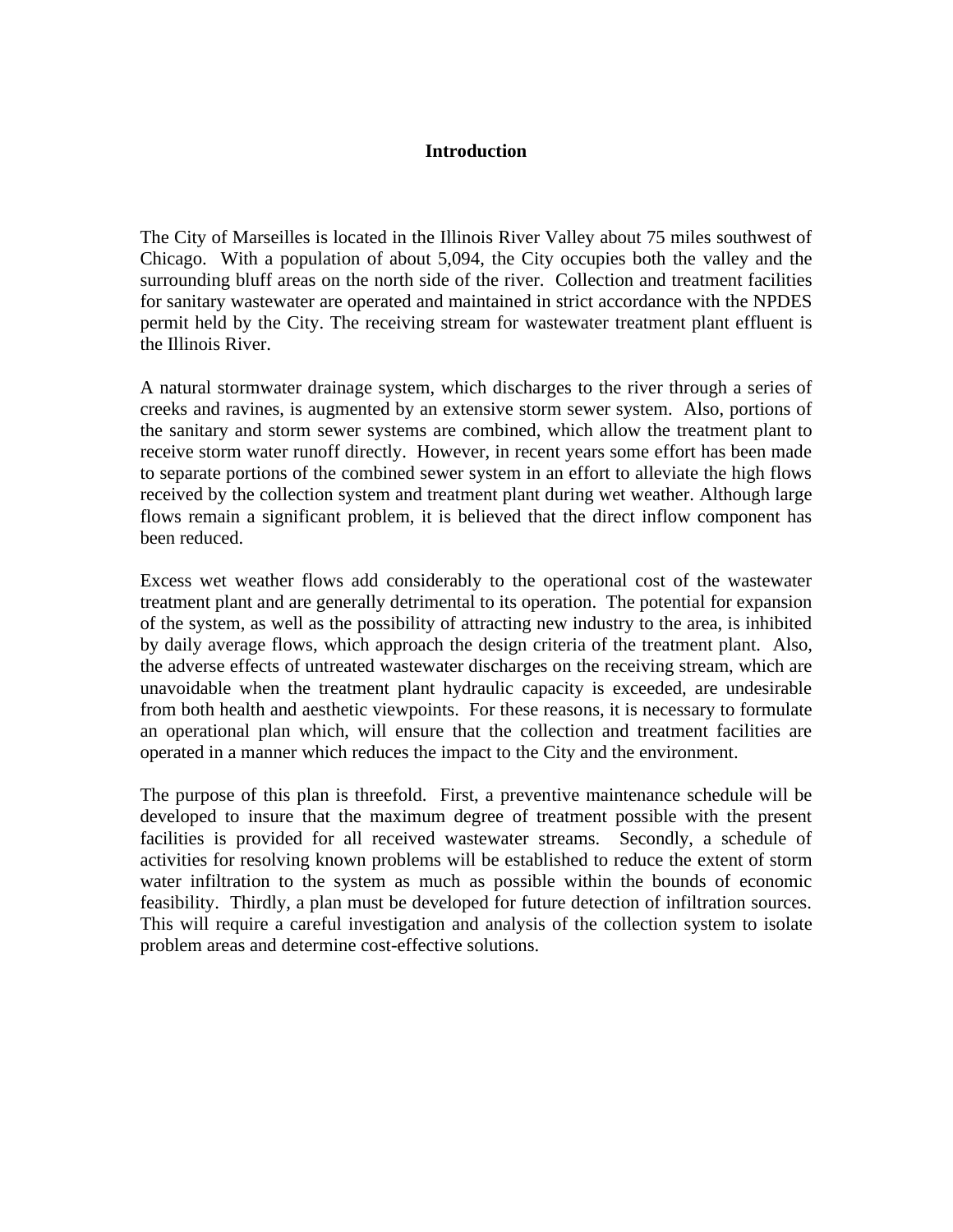In accordance with the goals stated above, this plan deals with both operational and maintenance aspects of the system. An inventory of the sanitary sewer system and wastewater treatment plant facilities is given in Chapter 1. Treatment capacities and design criteria are noted and operational conditions for the "first flush" facility are detailed. In Chapter 2, administrative aspects of the treatment system are reviewed, including a description of the NPDES permit requirements and conditions as well as the City ordinances, which cover operation and funding of the sewer system. Chapter 3 establishes the preventive maintenance schedules for both the sanitary collection system and the treatment plant "first flush" facilities. Maintenance procedures for storm sewers are also briefly discussed.

Control strategies for the treatment system under wet weather conditions are indicated in Chapter 4. Since there are not control mechanisms present in the collection system, control options are limited to operation of the "first flush" facility at the treatment plant. An explanation of operational procedures is given. Finally, Chapter 5 lists the activities, which have been undertaken to help reduce the volume of storm water flows in the system. Work completed over the past several years are described, and the remaining known problems are identified and scheduled for repair. Future investigative options are described, although decisions on some future projects are still pending.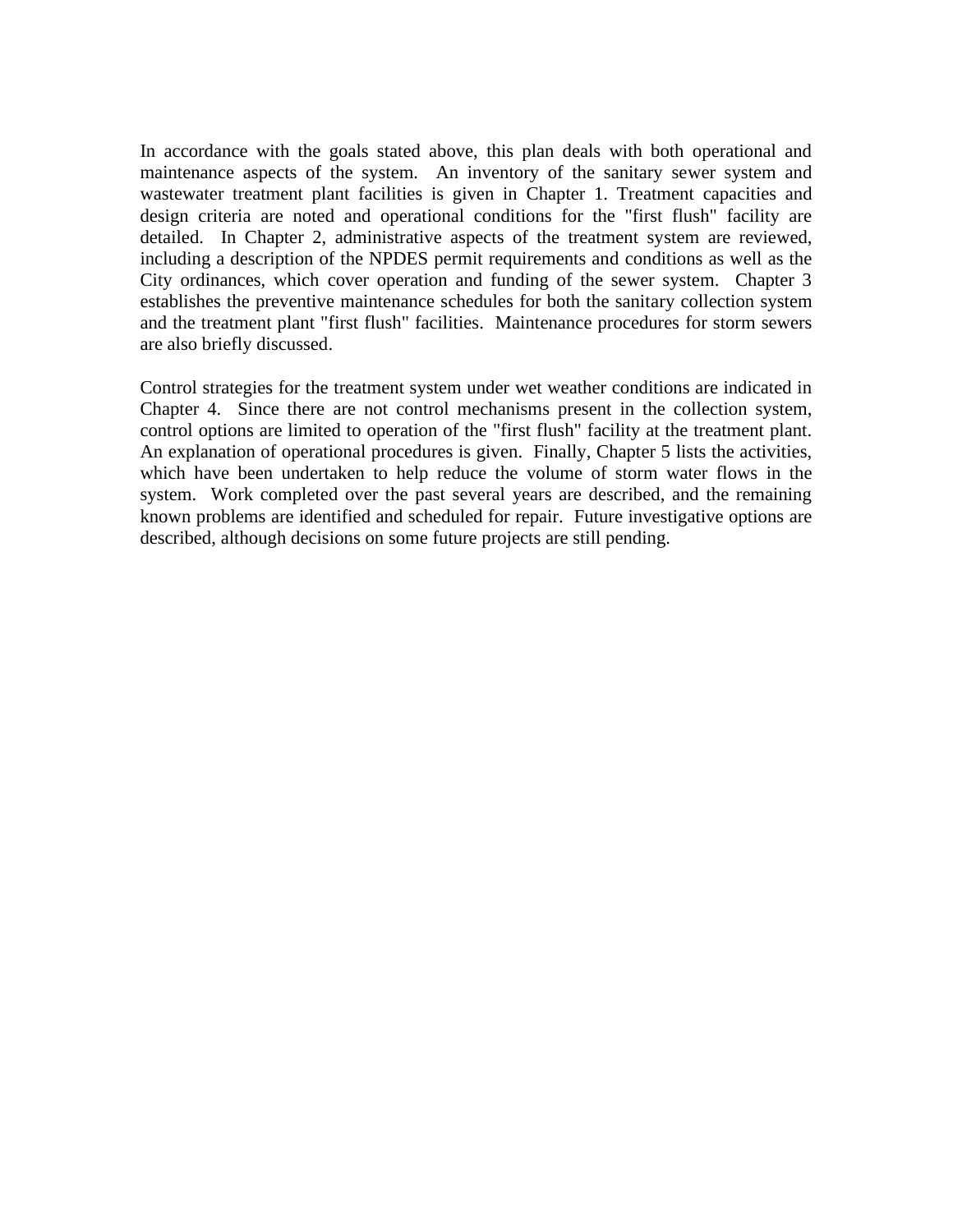#### **TABLE 1**

#### **BREAKDOWN OF MANHOLES AND SEWER LENGTHS BY AREA**

| AREA           | <b>GEOGRAPHY</b>      | <b>MANHOLES</b> | APPROXIMATE SANITARY<br><b>SEWER LENGTH</b> |
|----------------|-----------------------|-----------------|---------------------------------------------|
|                | <b>Valley Bottom</b>  | 22              | $6,920$ ft.                                 |
| $\overline{2}$ | Sloping Valley        | 34              | 10,040 ft.                                  |
| 3              | <b>Valley Bottom</b>  | 26              | 11,920 ft.                                  |
| 4              | <b>Sloping Valley</b> | 38              | 13,400 ft.                                  |
| 5              | Steep Bluff           | 25              | $11,120$ ft.                                |
| 6              | Top of Bluff          | 41              | 12,960 ft.                                  |
| 7              | Top of Bluff          | 28              | 6,880 ft.                                   |
| 8              | <b>Sloping Valley</b> | 24              | $6,720$ ft.                                 |
| 9              | Top of Bluff          | 26              | 7,200 ft.                                   |
| 10             | Top of Bluff          | $\frac{26}{5}$  | 4,800 ft                                    |
|                | Total                 | 290             | 91,960 ft.                                  |
|                |                       |                 | $(17.42 \text{ mi.})$                       |
|                |                       |                 |                                             |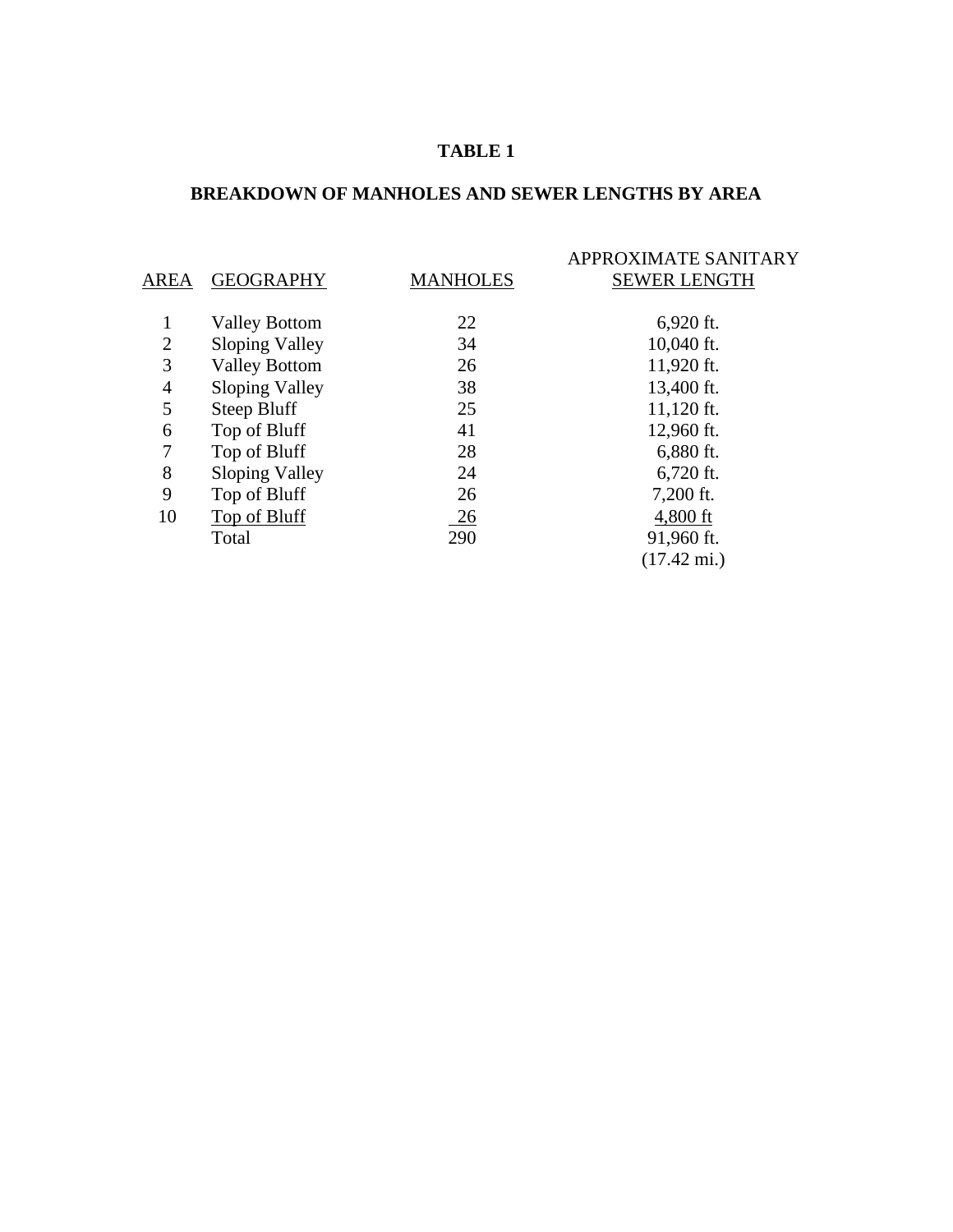#### **Chapter 1 System Inventory**

The City of Marseilles waste treatment system is composed of a sanitary waste collection system and a municipal activated sludge treatment plant. Discharges to the Illinois River occur only from the plant, and include treated dry weather and first flush flows as well as wet-weather excess flows that have received preliminary treatment. The Marseilles collection system is entirely independent from other municipal collection systems. It neither receives flow from, nor conveys flow to another entity.

#### **1.1 Collection System Description**

The collection system serves the majority of the City residences. The majority of the system is based on gravity flow, due to the naturally sloping river valley. Three lift stations are currently located within Area 3. Collected wastes from the northernmost areas, which are located on a bluff with considerable elevation over the valley, are delivered to the main valley trunks which run in a westerly direction to deliver flow to the treatment plant. The City is laced with many creeks and ravines, which provide drainage from the bluff areas to the river. Sanitary sewer lines necessarily pass below these waterways at several locations. The abandoned Illinois and Michigan Canal traverses the City from east to west, crossing over sanitary sewers in two locations. The Chessey System Railroad parallels the I&M Canal, and crosses sanitary sewers in three places.

Appendix A contains a map of the City of Marseilles, which indicates the locations of the various sanitary sewers and manholes, which comprise the collection system. The map is an updated version of a drawing prepared for the 1984 SSES report. For the purposes of the SSES, the collection system was divided into 6 areas, each of which is tributary to a primary sewer trunk. Since 1984, sanitary sewer service has been extended in several locations, requiring the addition of 4 tributaries to the map for a total of 10 areas. All manholes are numbered within each area, and sewer sizes are also specified. Table 1 is a summary of the number of manholes and approximate linear feet of sewer in each area.

The steeply graded areas, which represent the valley bluff, begin north of Bluff Street and incorporate Areas 6,7,9 and 10, as well as portions of Areas 4 and 5. At the top of the bluff, near Walnut Street the ground elevation is a few hundred feet above the Bluff Street elevation. Areas 2, 4, 5 and 8, located mostly south of Bluff Street have a steady grade down to the railroad, which is perhaps 50 feet below the Bluff Street elevation. The remaining Areas 1 and 3 are located in the flood plain and slope gently down to the river. Several levees protect residences and the treatment plant from high river levels. It should be noted that the Marseilles Dam causes a differential of about 15 feet in the river level between the east and west sides of Main Street. The river shown west of Main Street is actually a spillway for the Dam and typically flows at a depth of a few feet.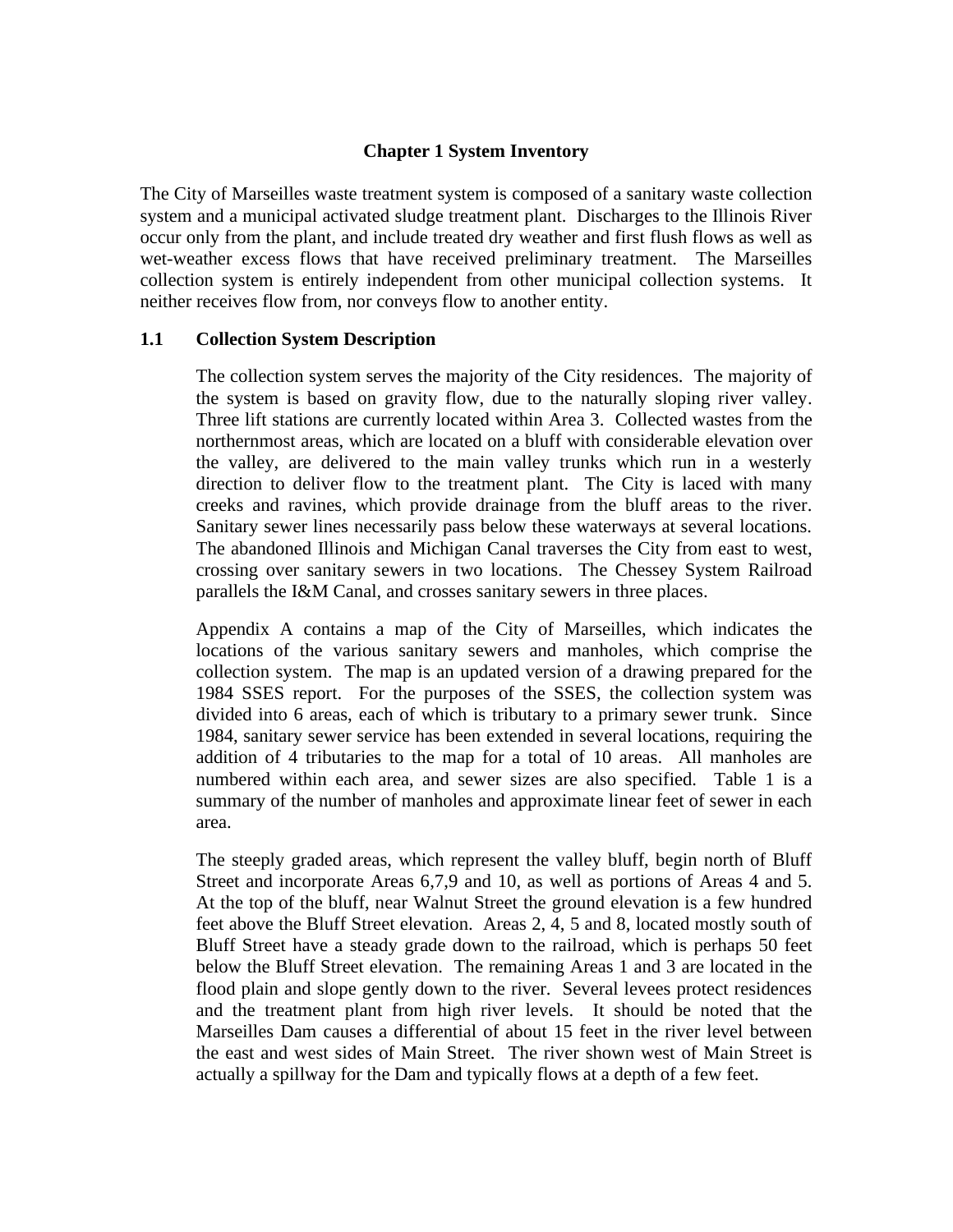Inspection of the map indicates that the treatment plant, located in Area 1, is fed by 2 trunk lines. The first runs west on Commercial Street and carries the flow from the entire City proper. The second runs south on Spicer Street and connects Area 8, which is composed entirely of new sewer. Of interest in Area 1 is the primary 27" trunk which begins in MH 1-12 at Lincoln and Aurora Streets, runs west on Lincoln and Young Streets to MH 1-5, then crosses beneath the I&M Canal to meet MH 1-4 before heading west on Commercial Street.

Area 2 is tributary to the primary trunk in Area 1 through an 18" sewer connecting MH 2-1 to MH 1-5, which passes beneath the railroad grading and Long Creek. This area also includes the trunk, which carries the flow from Area 7.

Area 3 includes the low-lying residential district protected by the levee. The original SSES study identified this is as an older area of town where the sewers were formerly combined. The probability of infiltration is high in this area, especially along River Street. In 2014, sanitary sewers on Wallace and River Streets were replaced. This project converted the existing sanitary sewer to a storm sewer, a new sanitary sewer was installed and a new sanitary and stormwater lift station was installed. Additionally, all homes in the area were required to install new overhead sewers and any stormwater discharge was routed to the converted storm sewer. This area is tributary to the primary trunk in Area 2 through a 21" line passing beneath the I&M Canal on Aurora Street between MH 3-01 and MH 1-12.

As referenced earlier, Area 3 also houses two lift stations. The Infra-Metals lift station is located on East Broadway St., where sewage is pumped to MH 3-12. The Riverfront lift station is located at the corner or Mill and Main Streets, where sewage is pumped to MH 3-20. The East Broadway lift station contains two pumps, each with the capacity to pump 260 GPM at 21 feet of head. The Riverfront lift station also contains two pumps, each with the capacity to pump 225 GPM at 27 feet of head. The aforementioned Wallace St. lift station discharges to MH 13B. Wallace St. contains two pumps, each with the capacity ot pump 66 GPM at 30 feet of head.

Areas 5 and 6 are both tributary to Area 4. Area 5 is serviced by the 10" main on Washington Street between MH 5-01 and MH 4-16. Area 6 drains through a 10" sewer connecting MH 6-01 to MH 4-06, near the intersection of Orange Avenue and Bluff Street. Because of the steep gradient of the main running down Orange Avenue and the infiltration which occurs in Area 6, considerable pressure can be developed in MH 6-01.

Area 7 is located on Rutland Street and Bratton Avenue and is composed of new sewer. This area, like Area 8, is not expected to be a significant source of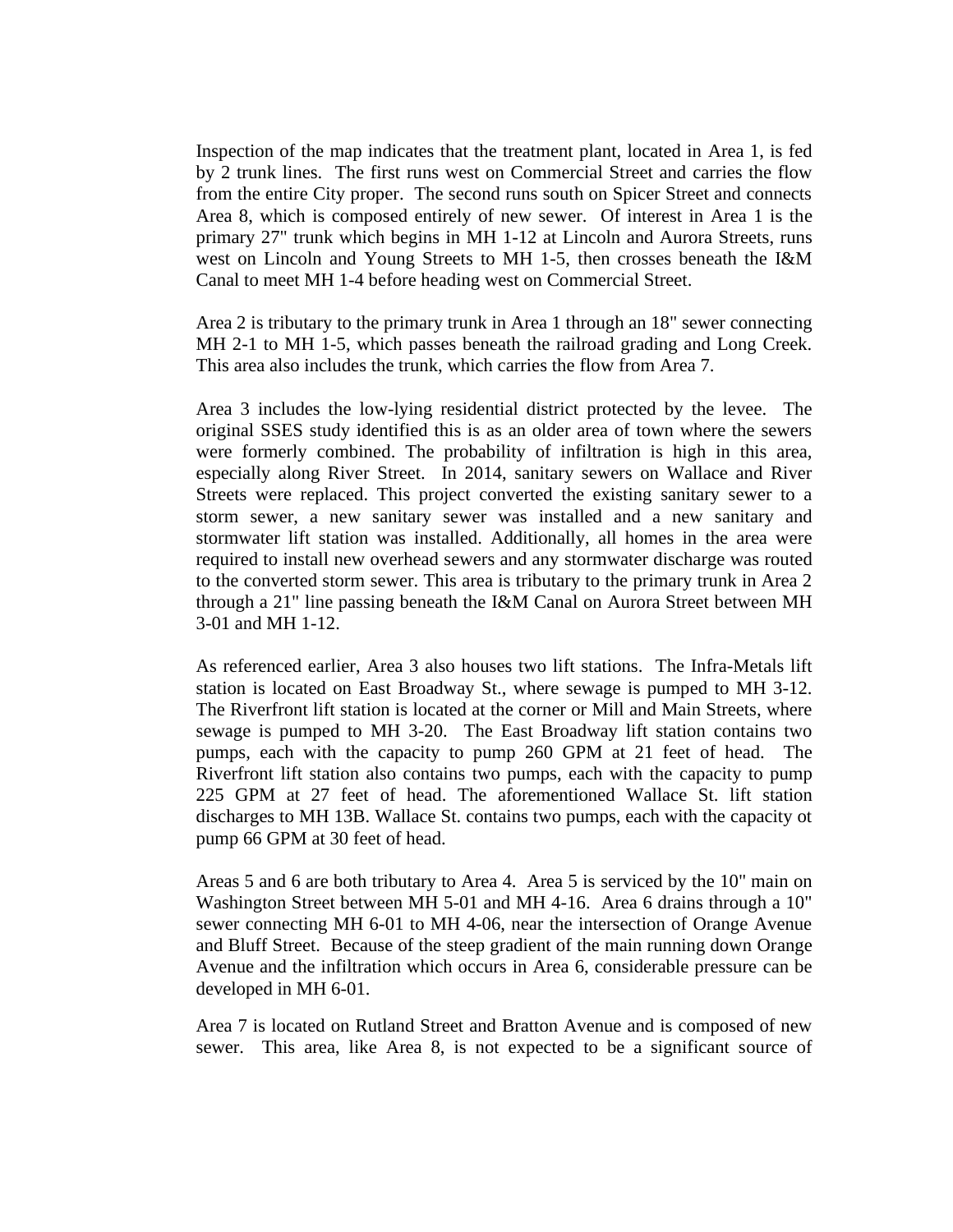infiltration. Area 7 is tributary to Area 2 through an 8" sewer running south on Rutland Street between MH 7-01 and MH 2-17.

The service area for this section is all residential. Area 8 is not expected to be a significant source of infiltration. The sewers are all plastic and are 8- and 10-inch diameter constructed of plastic material. This area drains to MH 1-2.

Area 9 contains some of the newer sections of sewer in town. Area 9 services the west bluff and drains via 8" sewer into Area 2. The west section of Area 9 drains to MH 2-42 at the corner of Bluff and Sycamore. On the east end, Area 9 flows into MH 2-2 at Sample.

Area 10 is the newest area of the collection system and is constructed of 6" and 8" PVC pipe. Area 10 flows off the east bluff discharging into MH 4-38 on First Ave. The far east section of Area 10 flows to MH 5-5 on Bluff St. The section also collects all waste discharges from the Glenwood RV park, which operated a private sewer system.

Due to the relative flatness of the collection system in the river valley near the treatment plant, the storage capacity of the system is limited. Under high flow conditions, surcharging of the sewers takes place very rapidly if an attempt is made to restrict the flow at the treatment plant to prevent the bypass of raw influent. The resulting health hazard created by the flooding of residential basements while the sewers are surcharged is significant. For this reason, the City applied for the CSO waiver which led to the construction of the "first flush" retention facility. A copy of the exemption granted by the Illinois Pollution Control Board is included in the appendix to this plan.

Collection system hydraulic capacity is also limited by shallow grades. The 27" main trunk has design capacity of about 8 MGD. With the addition of the "first flush" facility, the influent pumping capacity of the plant is now sufficient to prevent surcharging of the collection system for flows below 8 MGD.

#### **1.2 Treatment Plant Facilities**

The Marseilles Wastewater Treatment Plant is located within Area 1 at the southwestern edge of the City limits. Treatment processes provided by the plant include bar screening, grit removal, primary clarification, biological reduction with activated sludge, secondary clarification, chlorination of the final effluent and Flood Pump Station. The City holds an NPDES permit for treatment plant discharges, which incorporates an authorized bypass of treatment plant facilities for wet weather flows after storage of "first flush" flows. The CSO outfall is located approximately  $40^{\circ}$ ,  $19'$ ,  $43''$  latitude and  $88^{\circ}$ ,  $43'$ ,  $30''$  longitude.

The plant has a design average flow of 1.23 MGD into its primary treatment system. Secondary treatment design flow capacity is somewhat larger due to a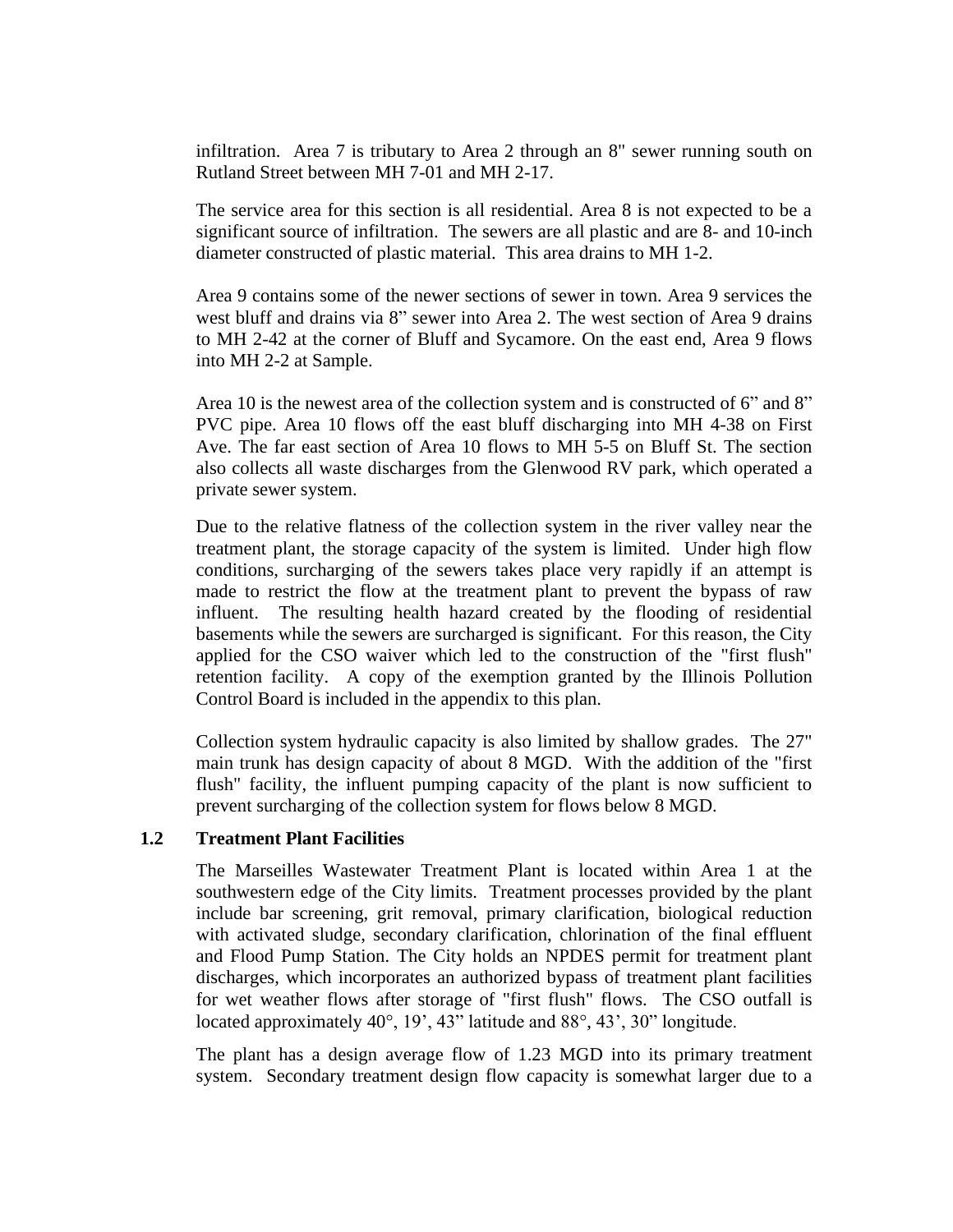pre-treated industrial flow, which was present at the time of construction of the plant. The industry is now closed, so that this flow no longer contributes to hydraulic loading. The design maximum flow into the primary system is 3.15 MGD, which is considerably less than the 8 MGD hydraulic capacity of the collection system.

In 1986, the plant was granted a storm water bypass waiver, which authorized the construction of a first-flush capture facility. The facility includes an above ground storage tank with a storage capacity of 0.6 MG. Results from CSO and SSES studies indicated that typical first-flush volumes were on the order of 0.4 MG. An excess flow pumping station fills the tank during a "first flush" event and pumps the excess flow directly to the river after the tank is full. Influent to this station is screened prior to entry and flows from a rectangular weir, which surcharges when the plant inflow exceeds the primary treatment design maximum flow of 3.15 MGD.

Three submersible pumps in the excess flow pumping station provide a pumping capacity of 8 MGD to the first-flush tank, which matches the hydraulic capacity of the collection system. The capture tank is equipped with an overflow for automatic discharge to the river upon filling, but standard procedure calls for Motor Operated Valves to automatically turn valves, directing excess flow to the river without further treatment. Automatic alarms are in place to warn the operator of an impending full tank. Upon notification, the operator responds, ensuring proper valve orientation has been completed.

After the overflow event has ended and the treatment plant inflow has been decreased below the design maximum, the captured "first flush" volume is drained into the plant influent by gravity. In this way, full primary and secondary treatment is given to the captured wastewater.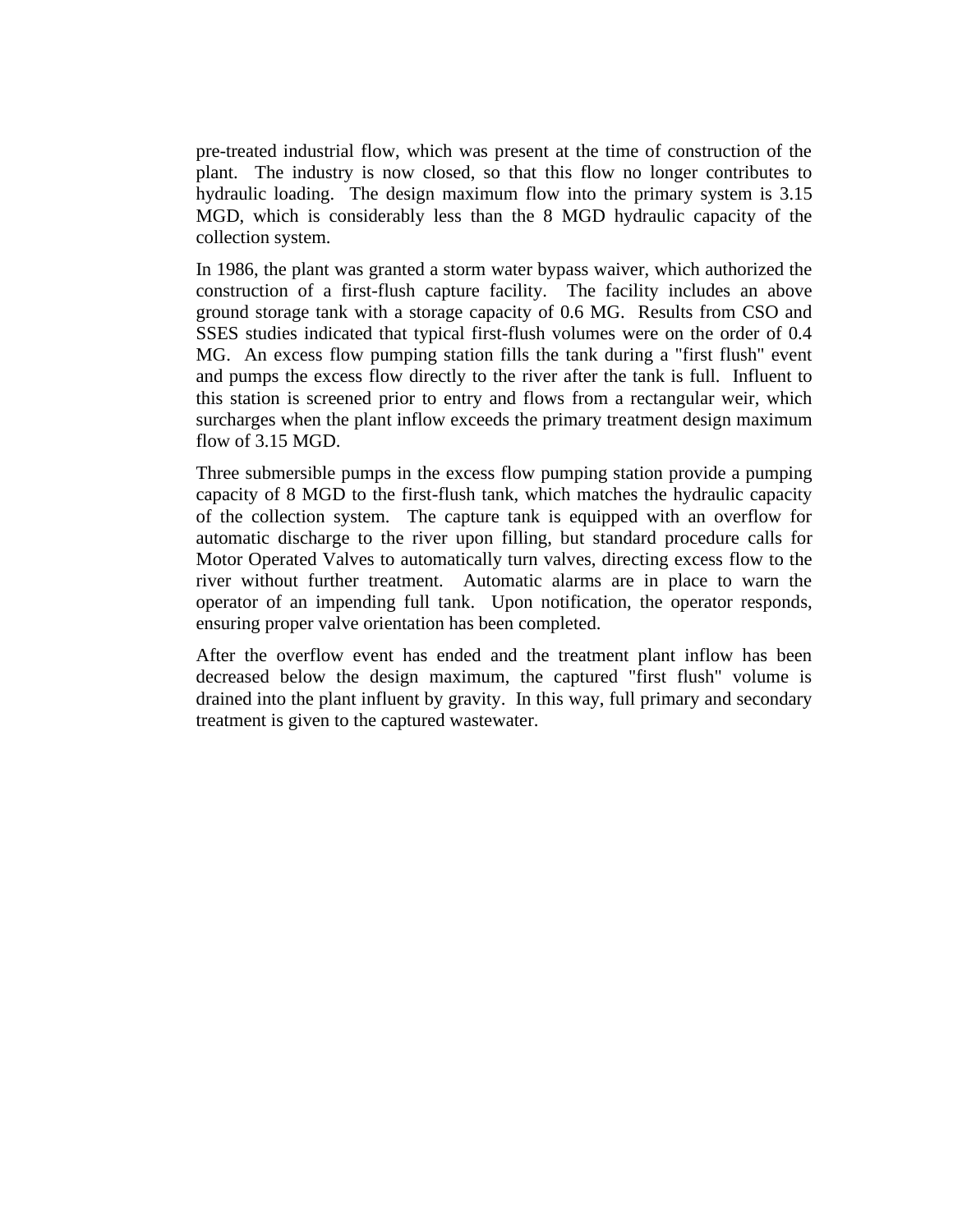#### **Chapter 2 Administrative Aspects**

This chapter describes the regulations governing operation of the City wastewater treatment facilities, including NPDES permit requirements as well as City ordinances.

#### **2.1 NPDES Permit Conditions**

The City holds a National Pollutant Discharge Elimination System (NPDES) permit No. IL0021059, valid until April 30, 2025 for discharge of its treated wastewater effluent to the Illinois River. This permit places limitations on the type, duration, and concentrations of the allowed effluents. Operation of the treatment facilities must be in accordance with the permit conditions at all times.

Plant effluents, which are less than or equal to the design maximum flow of the primary treatment, facilities must satisfy the following requirements:

|                          | <b>Load Limits</b>                                      |            |         |               |           |       |
|--------------------------|---------------------------------------------------------|------------|---------|---------------|-----------|-------|
|                          | lbs/day DAF                                             |            |         | Concentration |           |       |
| Parameter                | (DMF)                                                   |            |         | Limits mg/L   |           |       |
|                          | Mo                                                      | <u>Wk</u>  | Daily   | Mo            | <u>Wk</u> | Daily |
|                          | Avg                                                     | Avg        | Max     | Avg           | Avg       | Max   |
| CBOD <sub>5</sub>        | 205(525)                                                | 410(1051)  |         | 20            | 40        |       |
| <b>TSS</b>               | 256(657)                                                | 462 (1182) |         | 25            | 45        |       |
| <b>Fecal Coliform</b>    | Daily Maximum shall not exceed 400 per 100 mL (May-Oct) |            |         |               |           |       |
| pH                       | Shall be in the range of 6 to 9 Standard Units          |            |         |               |           |       |
| Cl <sub>2</sub> Residual |                                                         |            |         |               |           | 0.75  |
| Ammonia Nitrogen as (N)  |                                                         |            |         |               |           |       |
| March-                   |                                                         |            |         |               |           |       |
| May/Sept-Oct             |                                                         |            | 64(163) |               |           | 6.2   |
| June-Aug                 |                                                         |            | 65(166) |               |           | 6.3   |
| Nov-Feb                  |                                                         |            | 62(158) |               |           | 6     |
| Phosphorus               | <b>Monitor Only</b>                                     |            |         |               |           |       |
| <b>Total Nitrogen</b>    | <b>Monitor Only</b>                                     |            |         |               |           |       |

Plant effluents, which exceed the primary treatment design maximum flow, may be allowed to bypass the treatment facilities provided the following conditions are met:

- a. The plant must be receiving its design maximum flow and providing a level of treatment consistent with the conditions given for flows below the design maximum.
- b. The plant must capture and hold for further treatment the first .6 MG of the flow over the design maximum. The stored wastewater must then be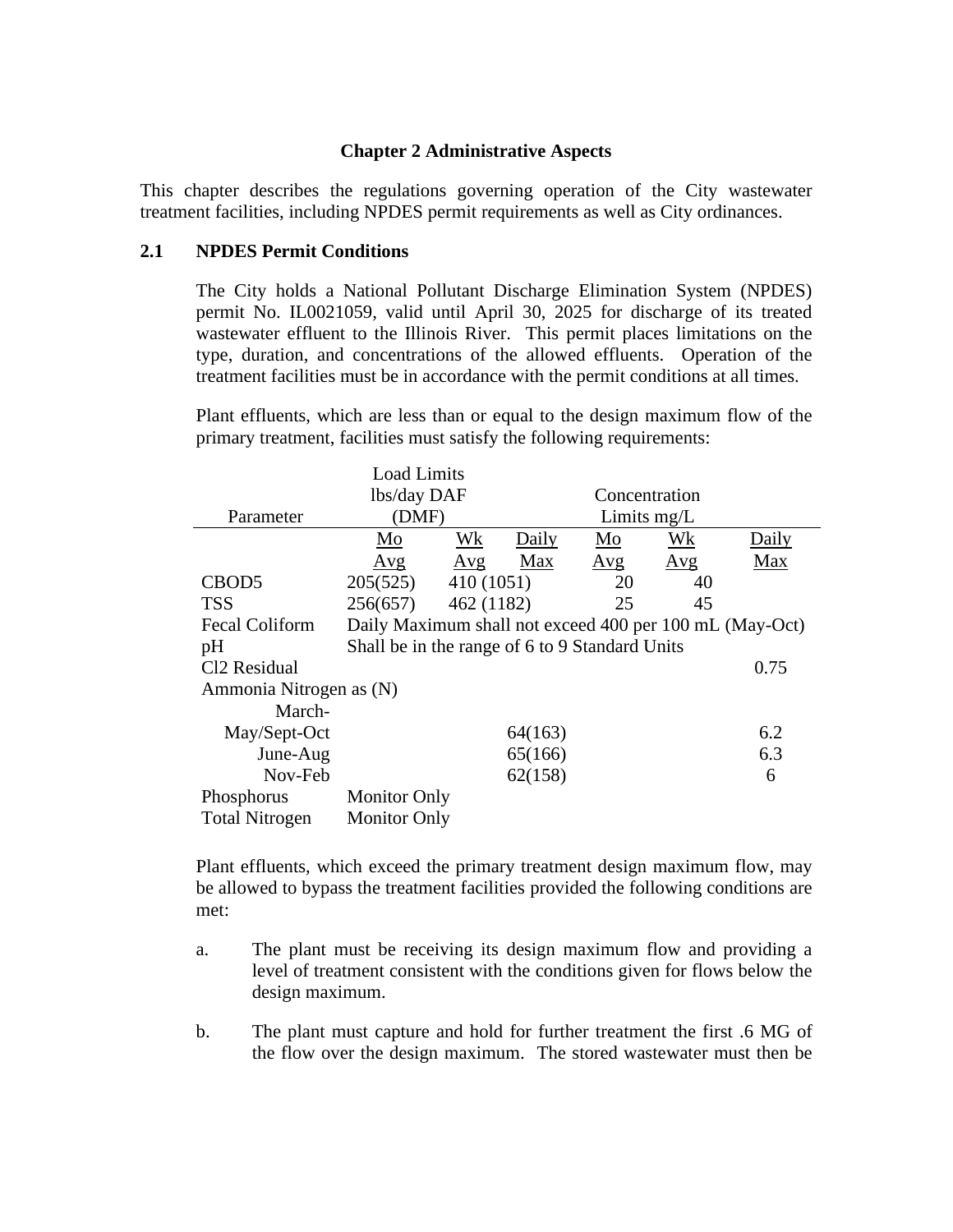treated to a level consistent with conditions given for flows below the design maximum.

c. The remaining overflow must be screened before direct discharge to the river.

The Marseilles Wastewater Treatment Plant has consistently been well operated and maintained since start up of the secondary treatment system. All flows are treated in strict accordance with the NPDES specifications. Exceedances of the specified permit requirements for discharge pollutants have been rare, and have usually been caused by factors external to the plant.

#### **2.2 Sewer Use Ordinances**

The City has adopted several ordinances, which establish by law the proper use and fees for sanitary sewer service, using the general provisions of the NPDES permits as a guide. Appendix B contains copies of the four City ordinances, which govern sewer service. Ordinances  $51.075 - 51.084$  establish the sewer user charges and billing policy. Ordinances 51.035 – 51.065 govern connection to and use of the sanitary sewer.

Of particular interest is the composite ordinance, which establishes proper and watertight sewer connection procedures in Ordinance 51.041. In Ordinances 51.055 and 51.056, users are prohibited from discharging any type of storm water to the sanitary sewer. Additionally, users are required by law to remove any connections, which may now exist between storm drains and the sanitary system. Enforcement policy is outlined in 51.999, which provides for penalties where violations of the ordinance are known to exist. These penalties range from monetary fines to the shutoff of City water services.

#### **2.3 Monitoring and Reporting**

The City of Marseilles currently monitors all CSO discharges. Data collected includes flow rates, volumes, and associated rainfall data (duration and total accumulation). Per our NPDES permit, the City is required to analyze CSO discharges daily when discharging for BOD5, TSS, Fecal Coliform and pH. This data is reported to IEPA on a monthly basis with the Discharge Monitoring Reports. A long-term control plan (LTCP) will be developed by the City in accordance with its NPDES permit. This LTCP will specify activities that the City will complete in order to reduce the number of CSOs per year. The existing monitoring and reporting procedures will be used to document the effectiveness of these activities in reducing CSO events.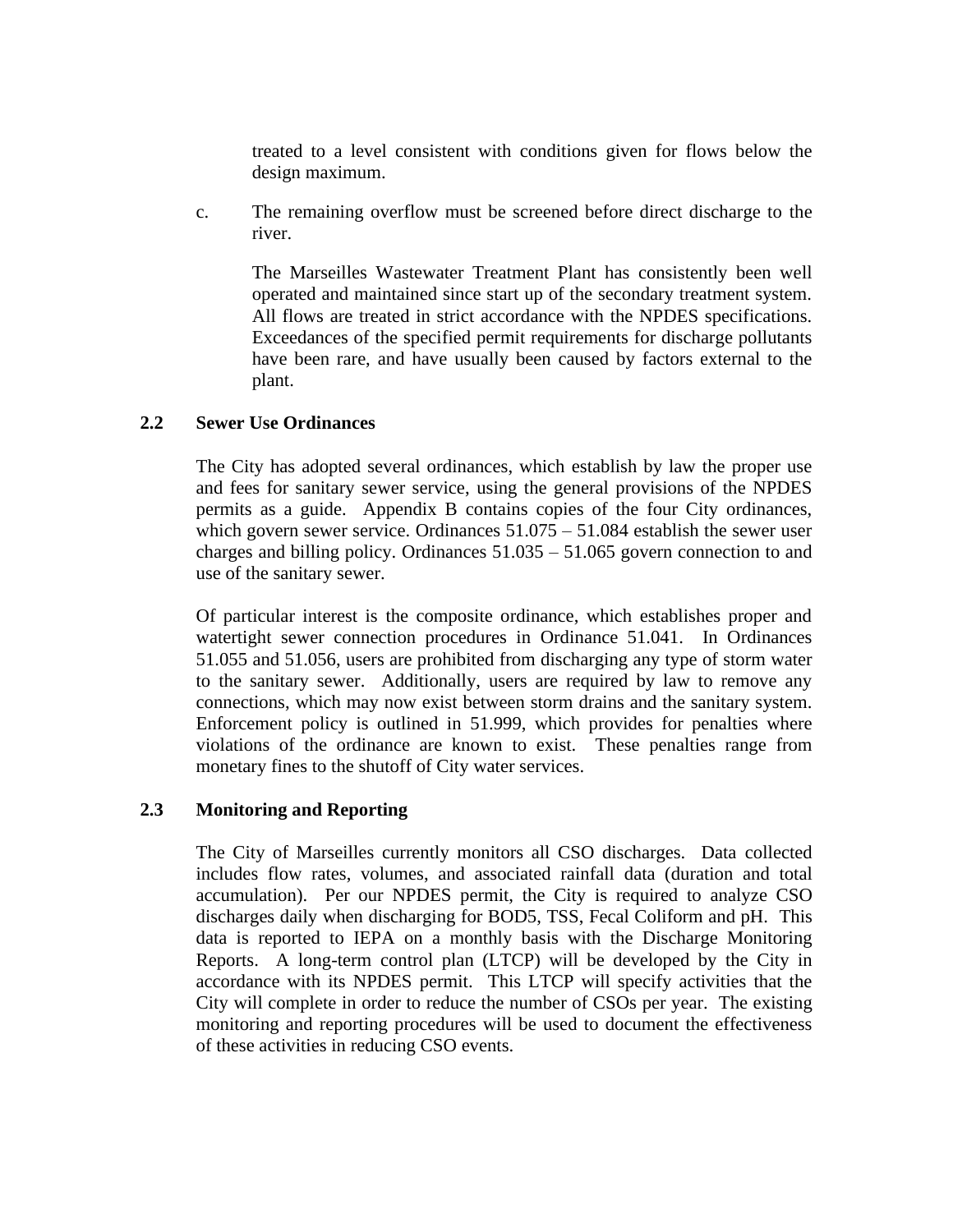#### **2.4 Updating the Operations & Maintenance Plan**

The LTCP prepared by the City must ensure that the CSO discharges allowed under it's permit comply with all applicable standards, including water quality standards. The LTCP may identify additional improvements or policies required to meet the water quality standards. Also, the City is required to present this plan to the public. The City will update this plan to be consistent with the LTCP and as required to address comments received during the public presentation. Also, the City will review this plan on an annual basis and make appropriate changes to keep this plan current.

#### **2.5 Recordkeeping**

Basement backups, street flooding, collapsed sewers, blocked sewers and other collection system problems are logged on the Sanitary Sewer Department's daily log sheets. Any work that is done to the sewers to correct identified problems are logged on the Maintenance Department's daily log sheets. Cost sheets with explanations are also updated daily on any projects that are being done by the City's Maintenance Department.

All maintenance logs and records, and data collected for CSO discharges (including flow rates, volumes and associated rainfall) are retained for a minimum of five years.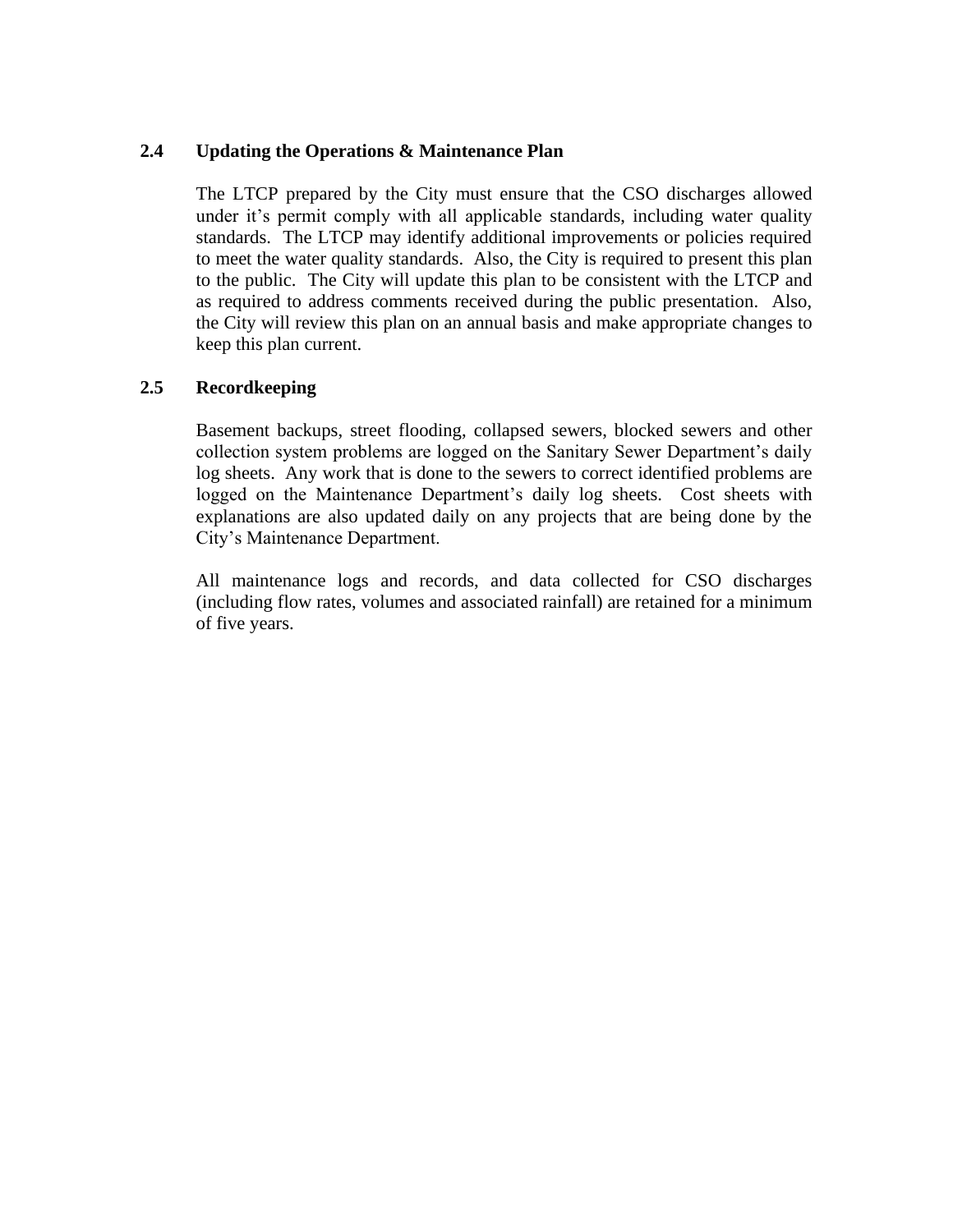#### **Chapter 3 System Maintenance**

The City has established several maintenance procedures for the proper operation and maintenance of the City's combined sewer system and wastewater treatment facility during dry and wet weather flows. The purpose of the maintenance is to reduce excessive inflow and infiltration in the system, to prevent basement backups, to reduce the amount of solids in the system and to maximize the capture the "first flush" at the treatment plant. Schedules for routine maintenance are established for both the collection system and treatment facilities.

#### **3.1 Manhole Inspection/Flow Monitoring Schedule**

The City sanitary sewer system contains approximately 290 manholes, each of which is a potential contributor to storm water infiltration. Table 1 gives a breakdown of the number of manholes in each area. Under the old combined sewer system, many manholes were fitted with perforated covers to enhance storm drainage. These covers have been replaced with solid covers as part of the separation process. Infiltration can occur at manholes by other means as well, such as improper fit of the pre-cast sections and cap, and leakage through the grouting for brick-lined manholes.

To aid in reducing the extent of infiltration, a routine manhole inspection and maintenance program has been created. Manholes have been numbered and scheduled for inspection on a yearly basis. Various areas defined on the map in appendix A will be inspected each quarter of the year. The inspection schedule is listed in Table 2.

Manhole inspections will check for cover fit, elevation, and frame condition, and also wall and tile conditions. Problems, deficiencies, and evidence of infiltration or surcharging will be recorded and the manhole will be scheduled for repair. Hydraulic conditions in the manhole will be noted, and a portable velocity meter will be used to measure the various flows in the manhole where possible. Weather conditions prior to the flow measurement will also be recorded to develop a history of area flow patterns. These data should be helpful in determining sources of infiltration. Figure 1 is a sample manhole inspection form.

Inspections will be performed in a safe manner, using the appropriate safety equipment for manhole maintenance. This equipment includes an oxygen detector and a portable ventilator. Entrance to the manhole will not be made unless at least two employees are present.

#### **3.2 Sewer Inspection and Cleaning Schedule**

Approximately 91,960 feet of tile are contained within the City sanitary sewer system. Accumulation of debris within individual sewers can significantly reduce the hydraulic capacity of the system, leading to surcharged flow conditions and the health risks associated with flooded residential basements. Relatively flat areas are especially prone to sedimentation within the sewer due to small wastewater transport velocities.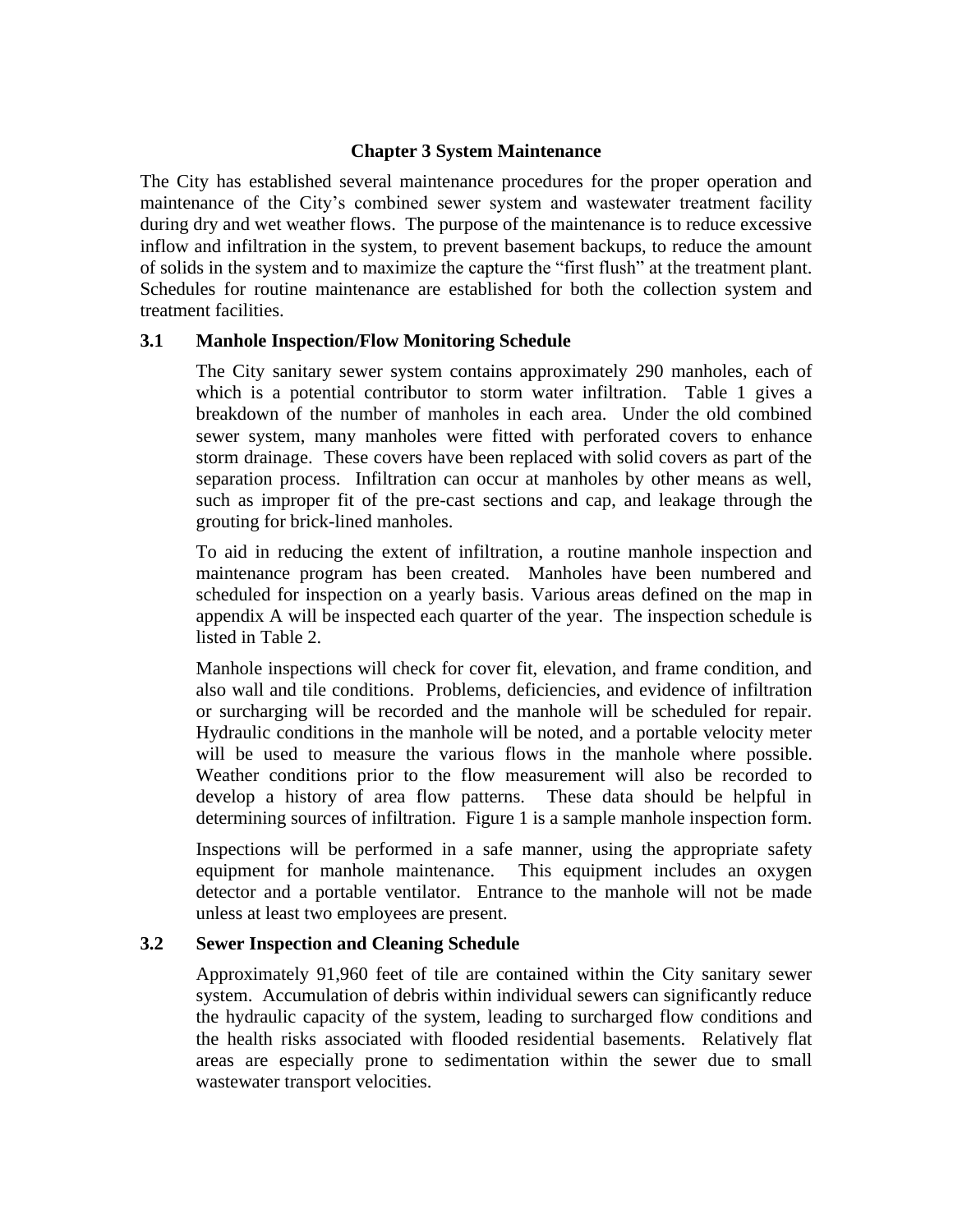# **TABLE 2**

## **YEARLY MANHOLE AND CATCH BASIN INSPECTION SCHEDULE**

| <b>MONTH</b> | <b>AREA</b>    | MANHOLES TO INSPECT |
|--------------|----------------|---------------------|
| April        | 6              | 41                  |
| May          | 7              | 28                  |
| June         | 5              | 25                  |
| July         | $\overline{2}$ | 34                  |
| August       | 4              | 38                  |
| September    | 8              | 24                  |
| October      | 3              | 26                  |
| November     |                | 22                  |
| December     | 9              | 26                  |
| January      | 10             | $\frac{26}{ }$      |
|              | Total          | 290                 |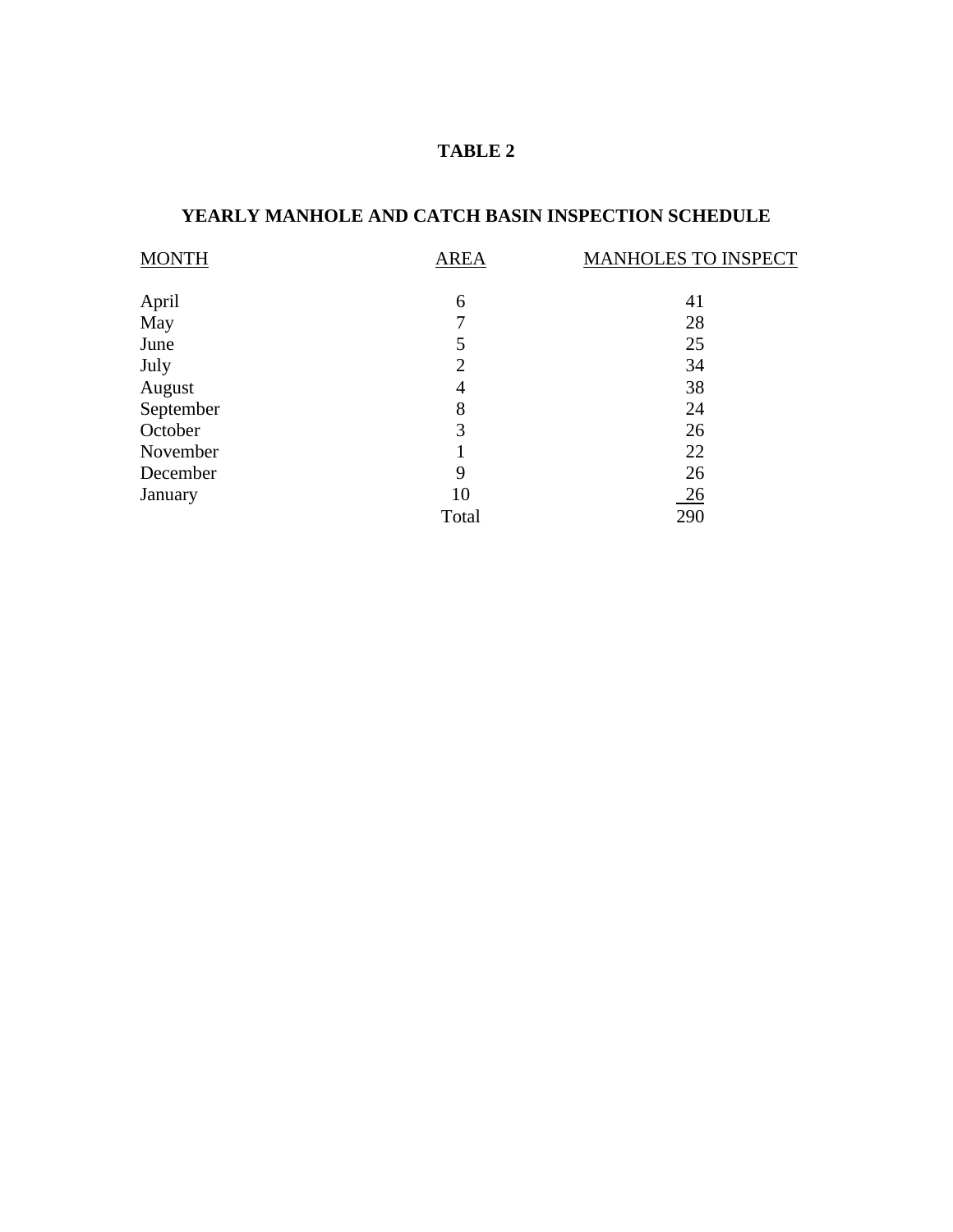# **CITY OF MARSEILLES SEWER DEPARTMENT**

## **MANHOLE INSPECTION SHEET**

|                             | LOCATION: Pavement / Berm / Gravel                                                                                          |
|-----------------------------|-----------------------------------------------------------------------------------------------------------------------------|
|                             |                                                                                                                             |
|                             |                                                                                                                             |
| <b>MANHOLE EXTERIOR</b>     |                                                                                                                             |
| 1.                          | LID & CASTING CONDITION: Good/Bad Construction:                                                                             |
|                             | <b>Construction Type: Solid/Holes</b>                                                                                       |
| 2.                          | ELEVATION OF LID & CASTING: Above/Below/Flush                                                                               |
| 3.                          | DIAMETER OF OPENING: _____ DIAMETER OF HOLES: ____                                                                          |
| 4.                          | SURROUNDING AREA: Dry / Damp / Wet / Standing Water                                                                         |
| <b>MANHOLE INTERIOR</b>     |                                                                                                                             |
| 1.                          | WALLS: Good/Fair/Poor Construction:                                                                                         |
|                             | Leaking: Yes/No Depth: _______________                                                                                      |
|                             | Steps: Good/Fair/Poor/None                                                                                                  |
| 2.                          | DEBRIS: None/Little/Much                                                                                                    |
| 3.                          | DEPTH OF WATER: ____ SURCHARGE MARK: Y/N HEIGHT: ___                                                                        |
| 4.                          | INCOMING LINES: MH# _________ MH#                                                                                           |
|                             | OUTGOING LINES: MH#                                                                                                         |
| <b>SKETCH</b>               |                                                                                                                             |
|                             | NOTE THE FOLLOWING ITEMS ON THE DRAWING:                                                                                    |
| A.<br><b>B.</b><br>C.<br>D. | Pipe sizes of all sewers entering<br>Locations of where pipes are entering.<br>Pipe types (Clay, etc.)<br>Direction of flow |

E. Sewer Service: Yes \_\_\_\_\_\_ No \_\_\_\_\_\_ How Many \_\_\_\_\_\_\_

Show by marking on the sketch.

Figure 1: Sample Manhole Inspection Data Sheet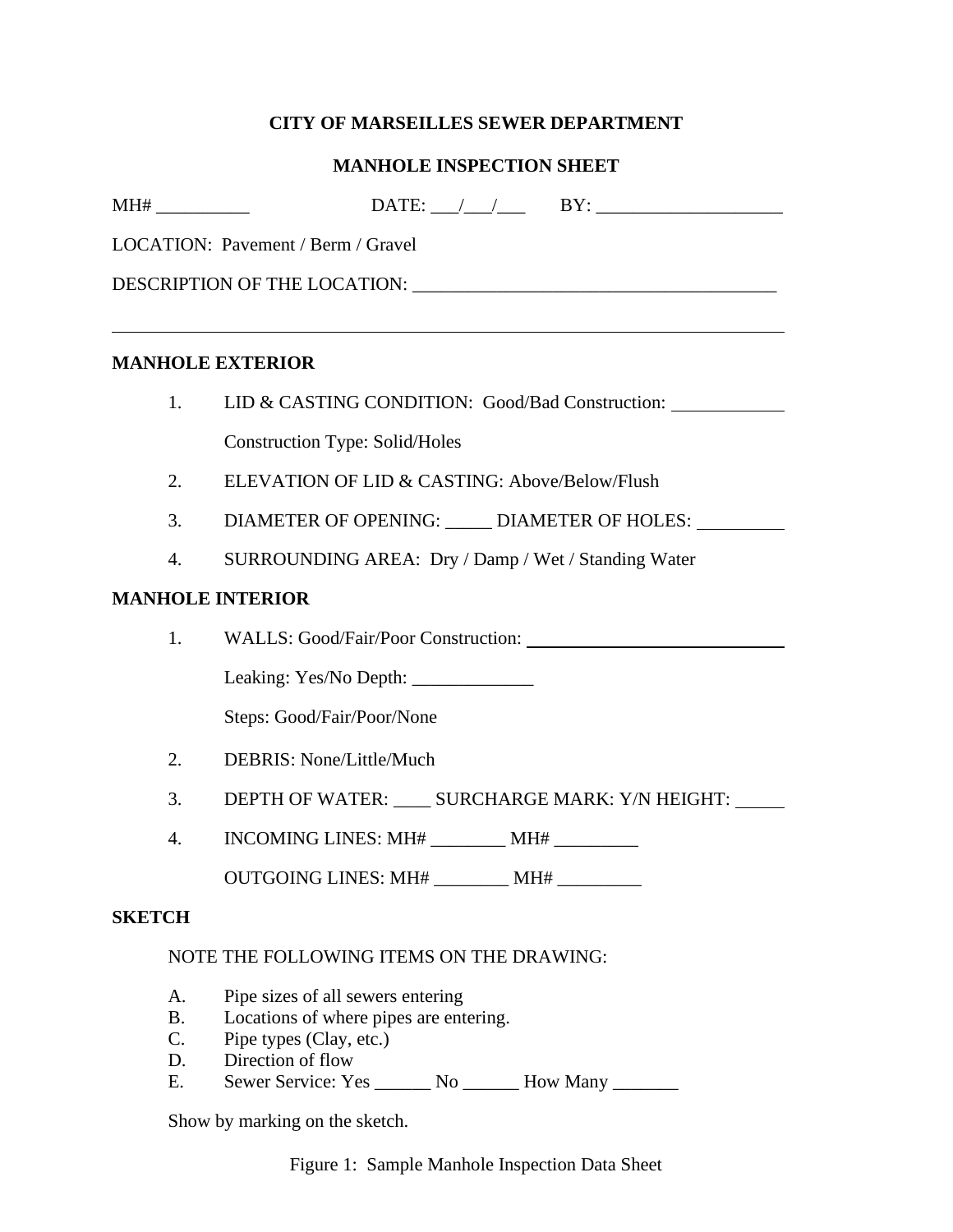Staffing levels at the City do not allow for regular inspection and cleaning of sewers. Closed circuit television (CCTV) inspection of trunk sewers is completed on an as needed basis to address potential problems in the system. Sewers are selected for CCTV inspection based on maintenance concerns, or if flow metering data indicates that additional investigation of particular sewers is required. CCTV inspection will continue on an as-needed basis.

Cleaning of trunk and interceptor sewers is completed on an as-needed basis for maintenance or as part of any televising or rehabilitation working being conducted. The City will make an effort to clean all trunk and interceptor sewers on a six-year cycle. This frequency of cleaning may need to be adjusted based on future regulatory requirements.

The maintenance form shown in Figure 2 will be completed for each cleaning task. This form will serve as an inspection record, and will note that amount and type of material removed from the sewer. Observations of broken tiles or excess flow will also be documented.

#### **3.3 Street Sweeping/Catch basin Cleaning**

Street sweeping and catch basin cleaning are important to ensure the proper operation of the storm sewer system and to minimize solids deposition in the combined system. Where inadequate storm drainage occurs, there is the likelihood of additional infiltration into the sanitary sewer. In the City of Marseilles, all curbed and guttered streets are swept on a weekly basis, weather permitting.

The City's street sweeper is used annually for leaf removal. The sweepings are transferred to a dump trunk, which then hauls the leaves to an appropriate disposal area. The majority of leaves are collected in about a three week period.

Catch basin cleaning (top of grate) is done continuously in the City. City crews go out two times a month and clean basin grates as needed. Larger storm sewer boxes are cleaned several times a year with a Vactor trunk, especially during leafoff in the fall and during the spring.

Interior catch basin inspections will be performed on a regular basis as a part of the manhole inspection program, and will follow the schedule given in Table 2. Maintenance personnel will immediately clear an obstructed catch basin and record any observed problems. A sample maintenance form is given in Figure 3. Due to the large number of catch basins in the City, a numbering system similar to that for manholes does not yet exist. Therefore, maintenance records will refer to them by location.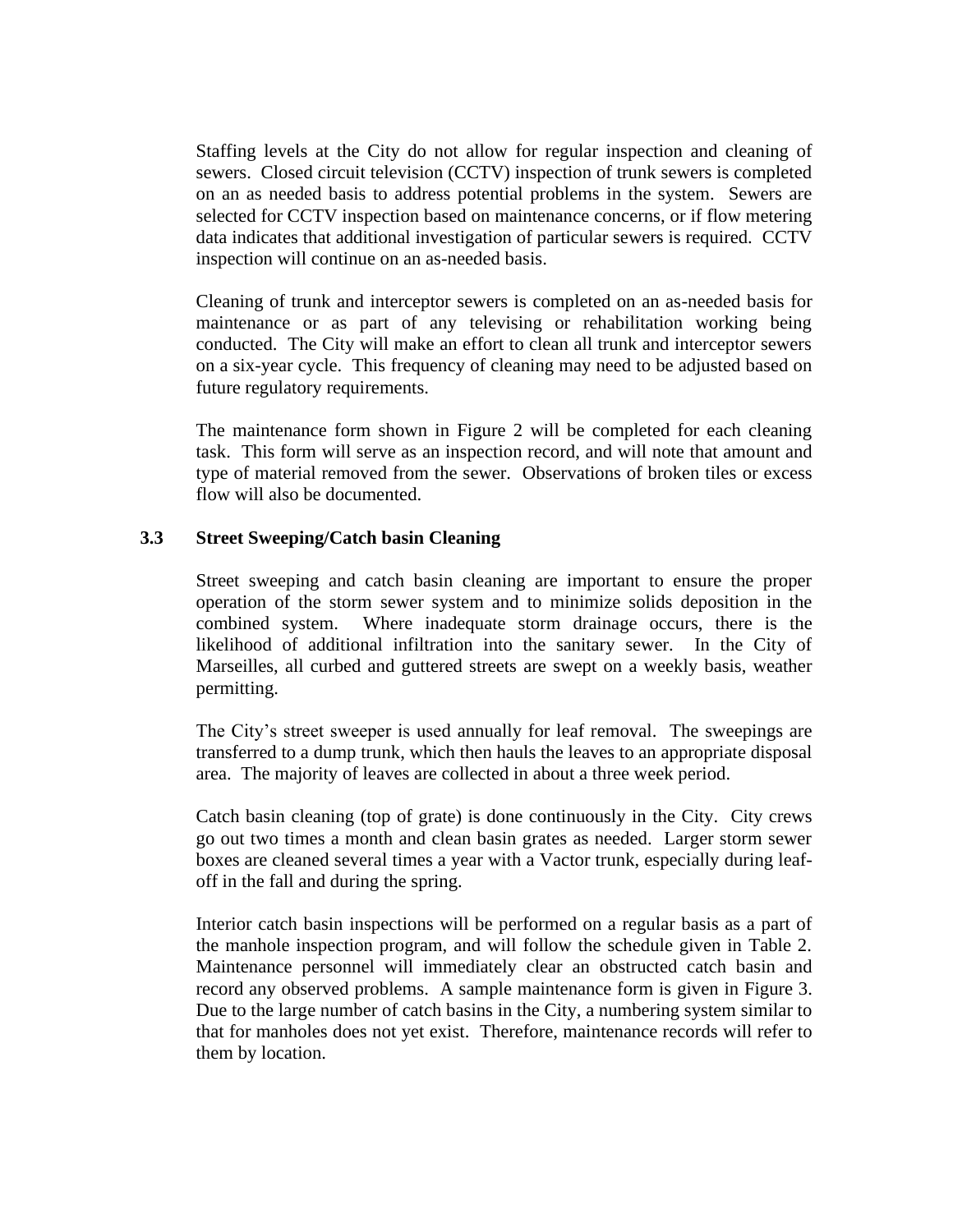#### **3.4 Treatment Plant Equipment Maintenance**

The "first flush" facility constructed at the wastewater treatment plant requires preventive maintenance to assure that its operational readiness and capacity are maintained. Routine maintenance is primarily confined to the excess flow pumps and their controls. Tank wash down is accomplished after each excess flow event.

There are three submersible pumps located in the excess flow pumping station. Preventive maintenance for the pumps consists of periodic cleaning and testing of hydraulic capacity. Pump cleaning should be performed quarterly by lowering the level of the excess flow wet well to just above the volute of the pumps. A hose may be used to wash off any fats or grease that have accumulated on the pumps. Such contamination will prevent the transfer of motor heat to the surrounding liquid.

Pump performance may be tested in two ways; the first with the discharge valve shut to determine the extent of impellor, ring, and bearing wear, and the second with the pumps actually delivering excess flow to the storage tank or the river. The second test is only performed during excess flow storm events.

The procedure for the first test should be carried out twice yearly. First, the pump should be started and allowed to operate momentarily to remove trapped gasses. With the pump running the discharge valve should then be closed and readings taken of the motor amperage and discharge pressure. These readings are recorded on the data sheet shown in Figure 4a. If the pressure has significantly changed from the previous reading then serious wear may have taken place on the wear ring or impeller. If the motor amperage has changed from the previous reading, then friction in the pump is greater, probably caused by worn bearings. Either of these circumstances should be investigated immediately.

The second test, which checks the hydraulic capacity of the pumps must be performed during an excess flow event. While the excess flow pumps are discharging to the storage tank, the motor amperages and the total flow rate from the flow transmitter should be recorded. Readings should be taken when the tank is full, so that the operating head will be the same for all tests. Figure 4b is a sample data sheet for this test. The discharge valves should then be changed once the tank is full, to direct flow to the river. The measurements of motor amperage and flow rate should be repeated. After completion of the measurements, the readings should be compared to those recorded previously. Significant changes in pumping capacity should be investigated as soon as possible.

The final maintenance task is to clean the floats, which act as secondary controls for the excess flow wet well level. This should be done quarterly, at the same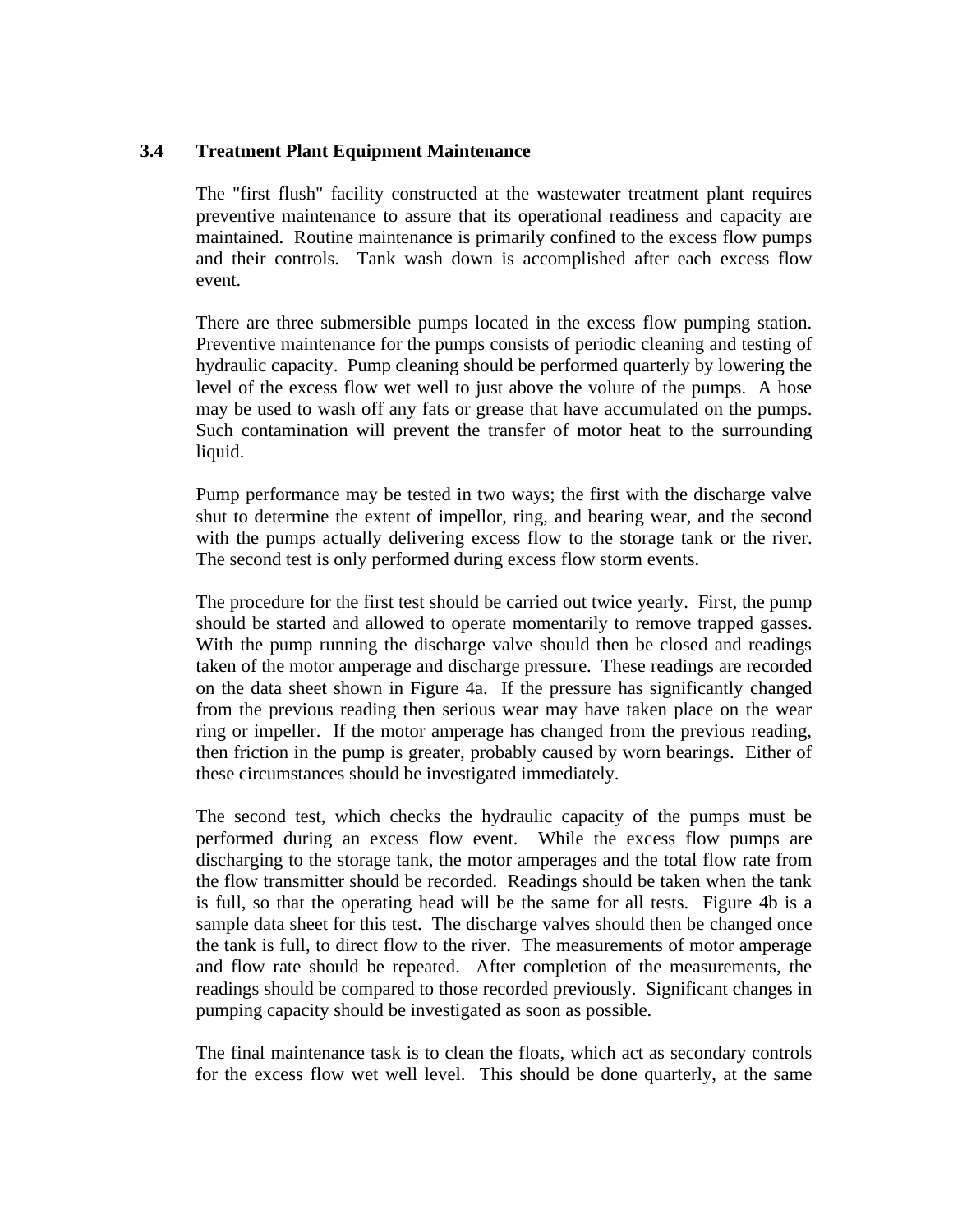time as the cleaning of the pumps. Contamination will also accumulate on the four float switches, causing them to not operate properly. The float switches should be individually lifted out of the wet well, cleaned with a mild detergent, and replaced. Currently the excess flow wet well level is controlled by transducers.

#### **3.5 Illegal Sewer Connection Identification and Elimination**

The City does not currently have a written policy for finding and removing illegal sewer connections. The City requires residents and business owners to remove illegal connections as they are located. Illegal connections are typically located through a sanitary sewer evaluation study (SSES) or by via building inspections. The City will continue to conduct both SSES's and building inspections as necessary in areas where flow monitoring data indicated excessive infiltration and inflow

#### **3.6 Lift Station Inspection**

Lift Stations within the collection system are inspected on a weekly basis to ensure proper operation. Weekly inspections include confirmation of properly working level sensing equipment, proper operation of pumping equipment, identification of unusual odors present at the lift station and overall visual inspection of the lift station wet well.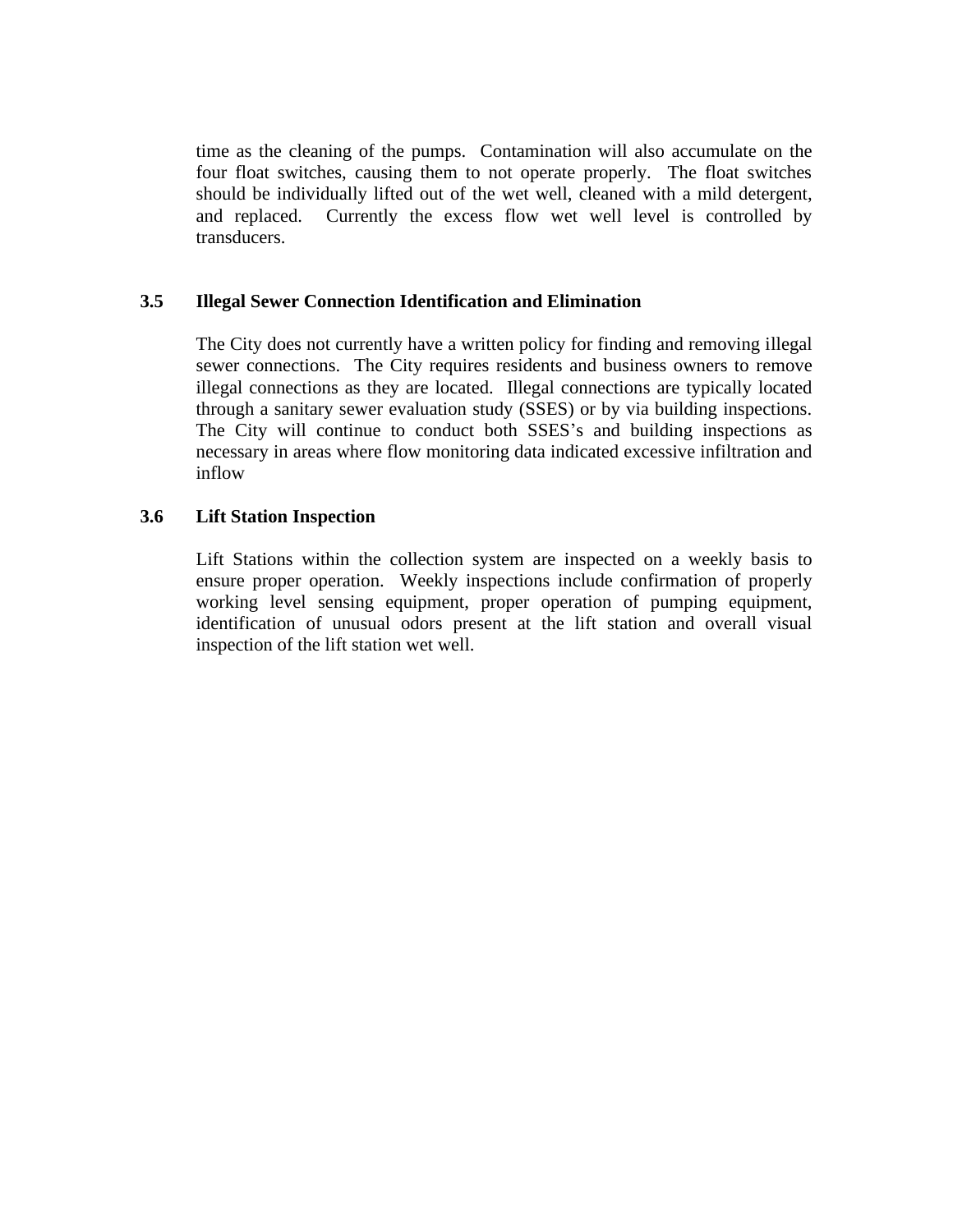#### **TABLE 3**

# **Sewer Cleaning Schedule**

| <b>AREA</b>         | <b>SCHEDULE</b>                                           | <b>AMOUNT OF SEWER</b><br><b>TO BE CLEANED</b>     |
|---------------------|-----------------------------------------------------------|----------------------------------------------------|
| 6<br>7              | YEAR <sub>1</sub><br>APRIL-JULY<br><b>AUGUST-NOVEMBER</b> | 12,960 FT<br>6,880 FT<br><b>19,840 FT TOTAL</b>    |
| 5<br>$\overline{2}$ | YEAR <sub>2</sub><br>APRIL-JULY<br><b>AUGUST-NOVEMBER</b> | 11,120 FT<br>10,040 FT<br><b>21,160 FT TOTAL</b>   |
| $\overline{4}$<br>8 | YEAR <sub>3</sub><br>APRIL-JULY<br><b>AUGUST-NOVEMBER</b> | 13,400 FT<br>6,720 FT<br><b>20,120 FT TOTAL</b>    |
| 3<br>$\mathbf{1}$   | YEAR <sub>4</sub><br>APRIL-JULY<br><b>AUGUST-NOVEMBER</b> | 11,920 FT<br>$-6,920$ FT<br><b>18,840 FT TOTAL</b> |
| 9<br>10             | YEAR <sub>5</sub><br>APRIL-JULY<br><b>AUGUST-NOVEMBER</b> | 7,200 FT<br>4,800 FT<br>12,000 FT TOTAL            |

**GRAND TOTAL 91,960 FT**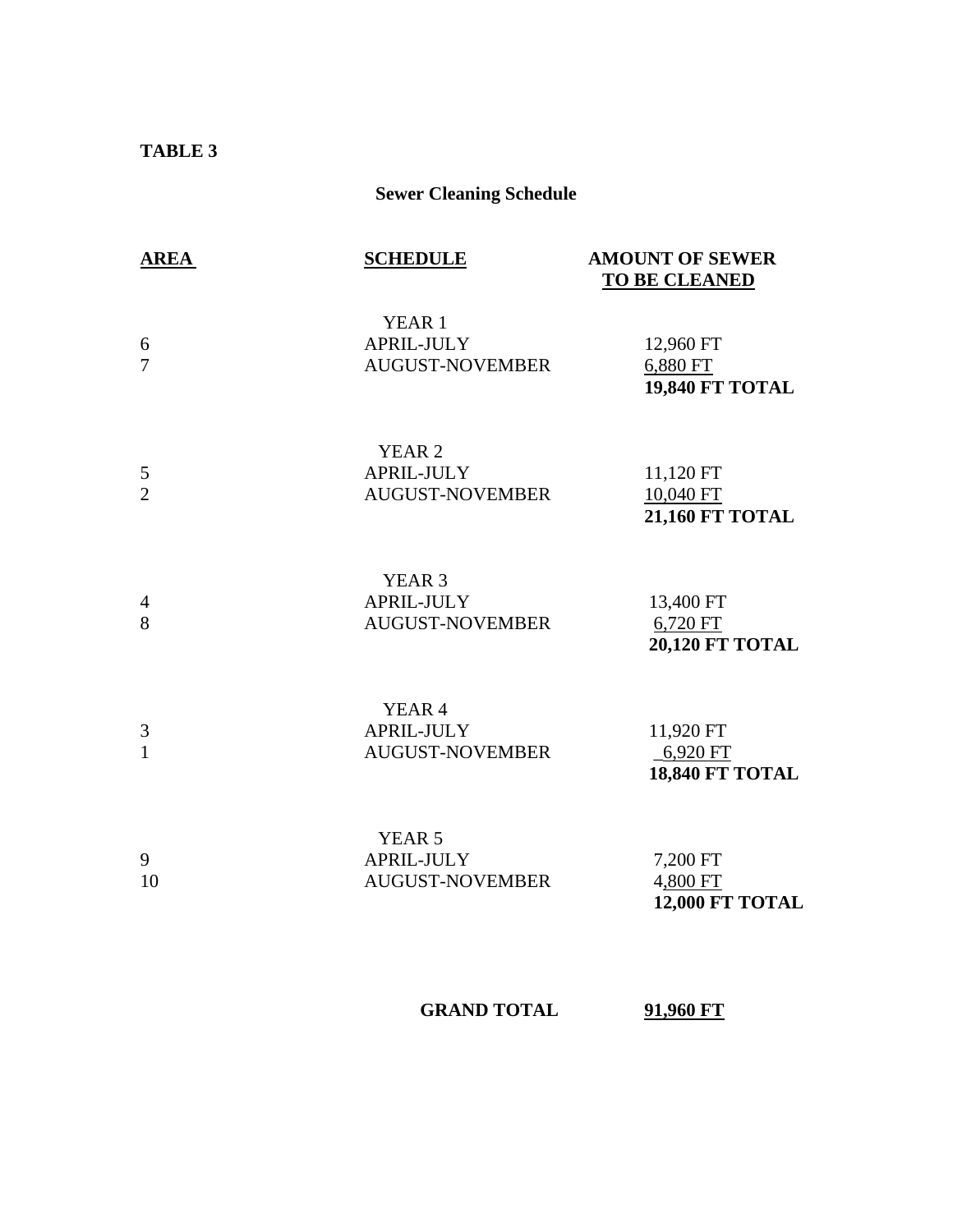# **TABLE 4**

# **SEWERS REQUIRING YEARLY CLEANING**

|                | <b>LOCATION</b>                                                                                   | <b>MANHOLE</b><br><b>NUMBERS</b> |
|----------------|---------------------------------------------------------------------------------------------------|----------------------------------|
| $\mathbf{1}$ . | Aurora Street from Wallace to Lincoln                                                             | $3-12A$ to $1-12$                |
| 2.             | Rose Street from Bluff to Washington                                                              | 4-06 to $4-05$                   |
| 3.             | Washington Street from Rose to Grant                                                              | 4-05 to $4-02$                   |
| 4.             | Grant Street from Washington to Lincoln                                                           | 4-02 to 4-01                     |
| 5.             | Lincoln Street from Grant to Aurora                                                               | 4-01 to $1-12$                   |
| 6.             | Spicer Street from Commercial to Plant                                                            | 1-02 to 1-01                     |
| 7.             | East Broadway from East end of sewer to<br>Chicago Street.<br>(Flushed quarterly, cleaned yearly) | $3-12$ to $3-06$                 |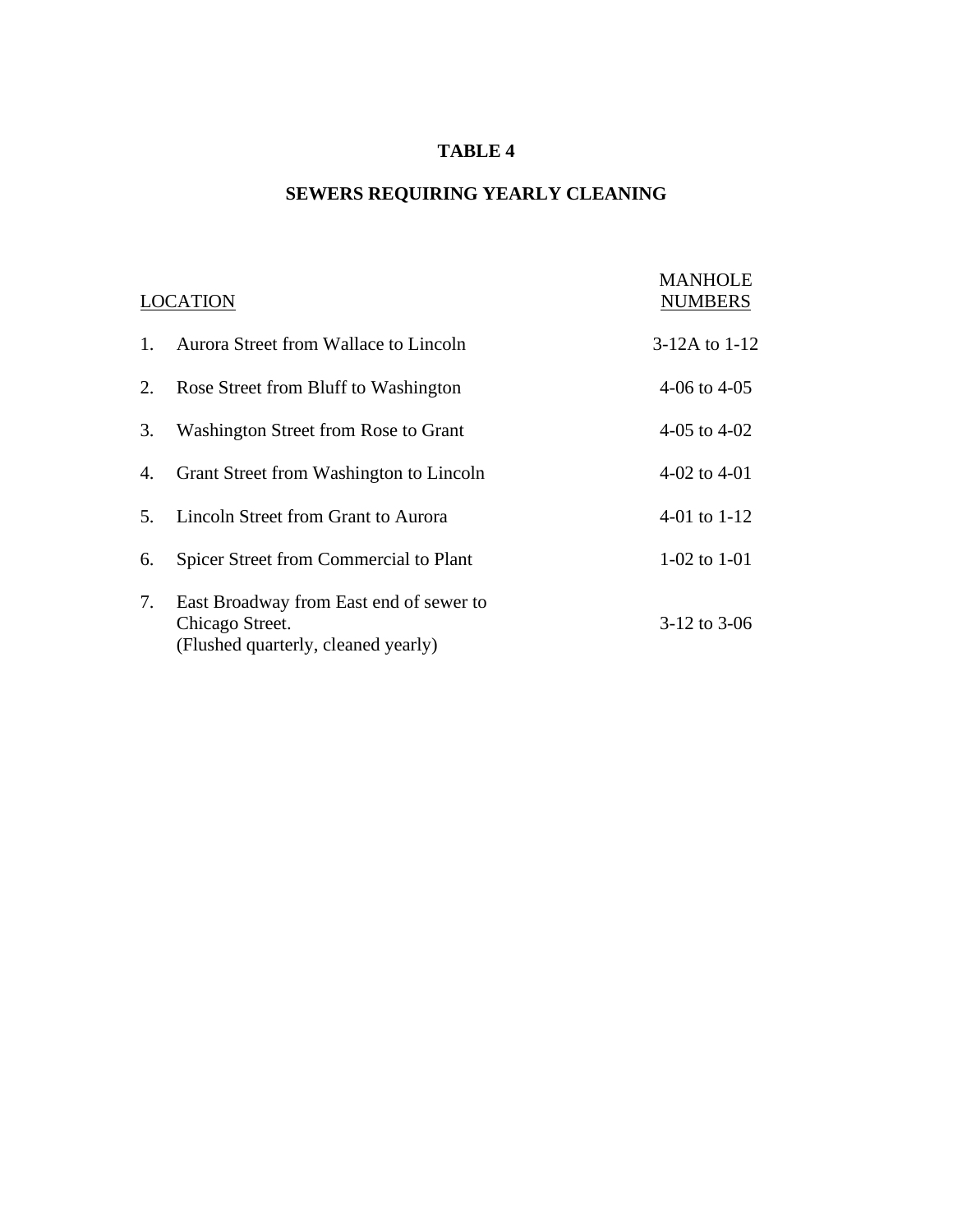#### **CITY OF MARSEILLES SANITARY SEWER DEPARTMENT SEWER CLEANING PROJECT SHEET**

| Project Number: __________________________ Date Started: ________________________                                                                                                                                              |
|--------------------------------------------------------------------------------------------------------------------------------------------------------------------------------------------------------------------------------|
|                                                                                                                                                                                                                                |
| LOCATION:                                                                                                                                                                                                                      |
| <u> 1999 - Johann Stoff, amerikansk politiker (d. 1989)</u>                                                                                                                                                                    |
|                                                                                                                                                                                                                                |
| <u> 1999 - Johann Harry Harry Harry Harry Harry Harry Harry Harry Harry Harry Harry Harry Harry Harry Harry Harry</u>                                                                                                          |
| TOTAL MAN-HOURS: New York Contract Contract Contract Contract Contract Contract Contract Contract Contract Contract Contract Contract Contract Contract Contract Contract Contract Contract Contract Contract Contract Contrac |
| PROBLEMS ENCOUNTERED: University of the contract of the contract of the contract of the contract of the contract of the contract of the contract of the contract of the contract of the contract of the contract of the contra |
| <u>. In the contract of the contract of the contract of the contract of the contract of the contract of the contract of</u>                                                                                                    |
|                                                                                                                                                                                                                                |
|                                                                                                                                                                                                                                |
|                                                                                                                                                                                                                                |
|                                                                                                                                                                                                                                |
|                                                                                                                                                                                                                                |
| Signature:                                                                                                                                                                                                                     |

Figure 2: Sample Sewer Cleaning Data Sheet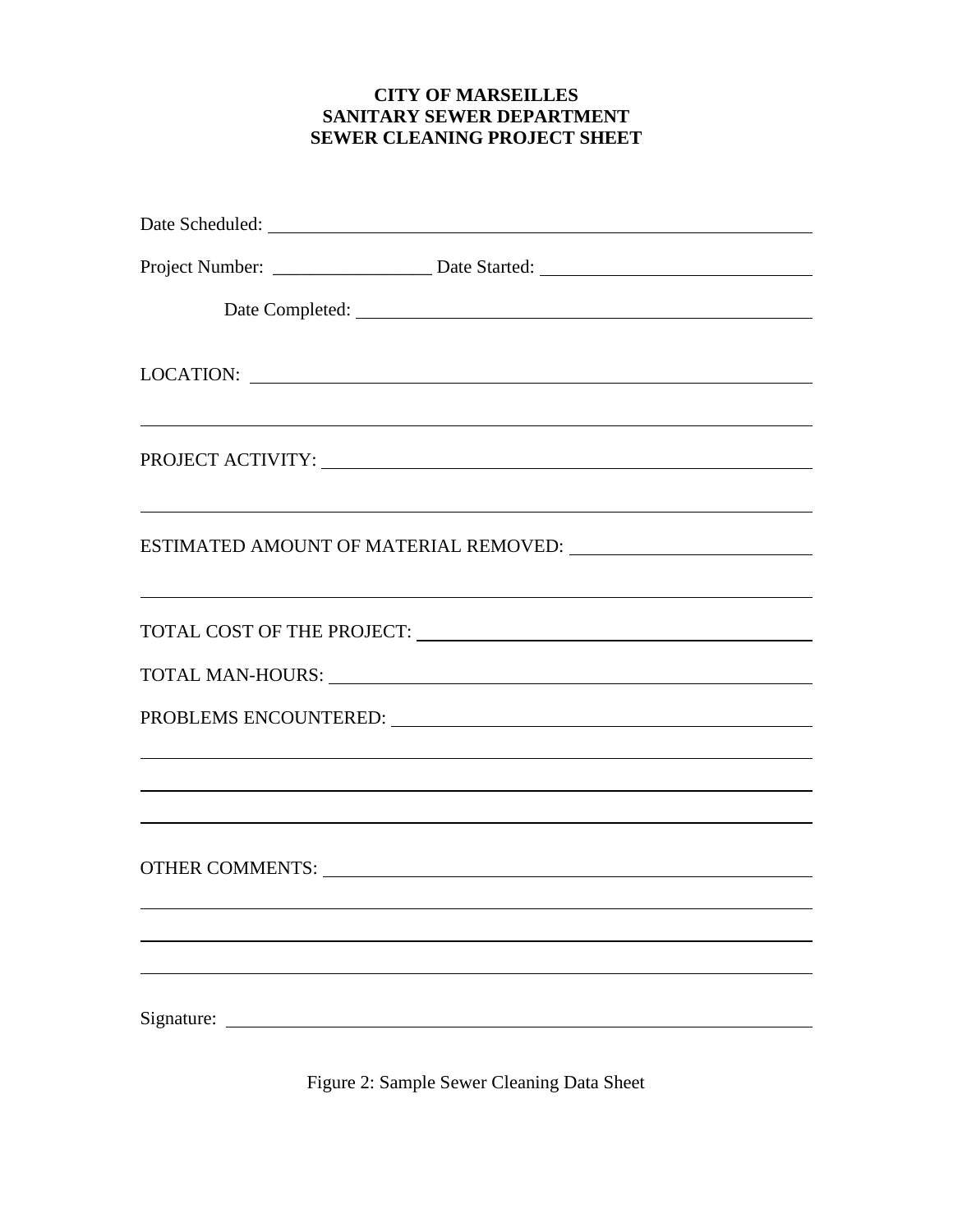#### **CITY OF MARSEILLES STREET DEPARTMENT CATCH BASIN CLEANING**

| <u> 1989 - Andrea Santa Andrea Santa Andrea Santa Andrea Santa Andrea Santa Andrea Santa Andrea Santa Andrea San</u><br>DATE CHECKED: ______________________ DATE SCHEDULED: ___________________________ |  |  |  |  |
|----------------------------------------------------------------------------------------------------------------------------------------------------------------------------------------------------------|--|--|--|--|
| OBSTRUCTED: YES _______ NO _______                                                                                                                                                                       |  |  |  |  |
|                                                                                                                                                                                                          |  |  |  |  |
| REPAIR REQUIRED: University of the Contract of the REPAIR REQUIRED:                                                                                                                                      |  |  |  |  |
| <u> 1989 - Johann Stoff, amerikansk politiker (d. 1989)</u>                                                                                                                                              |  |  |  |  |
|                                                                                                                                                                                                          |  |  |  |  |
|                                                                                                                                                                                                          |  |  |  |  |
|                                                                                                                                                                                                          |  |  |  |  |
| <u> 1989 - John Stone, amerikansk politiker (d. 1989)</u>                                                                                                                                                |  |  |  |  |
|                                                                                                                                                                                                          |  |  |  |  |
| ,我们也不会有什么。""我们的人,我们也不会有什么?""我们的人,我们也不会有什么?""我们的人,我们也不会有什么?""我们的人,我们也不会有什么?""我们的人                                                                                                                         |  |  |  |  |
|                                                                                                                                                                                                          |  |  |  |  |
|                                                                                                                                                                                                          |  |  |  |  |

Signature: \_\_\_\_\_\_\_\_\_\_\_\_\_\_\_\_\_\_\_\_\_\_\_\_\_\_\_\_\_\_\_\_\_\_\_\_\_\_\_\_

Figure 3: Sample Catch Basin Cleaning Data Sheet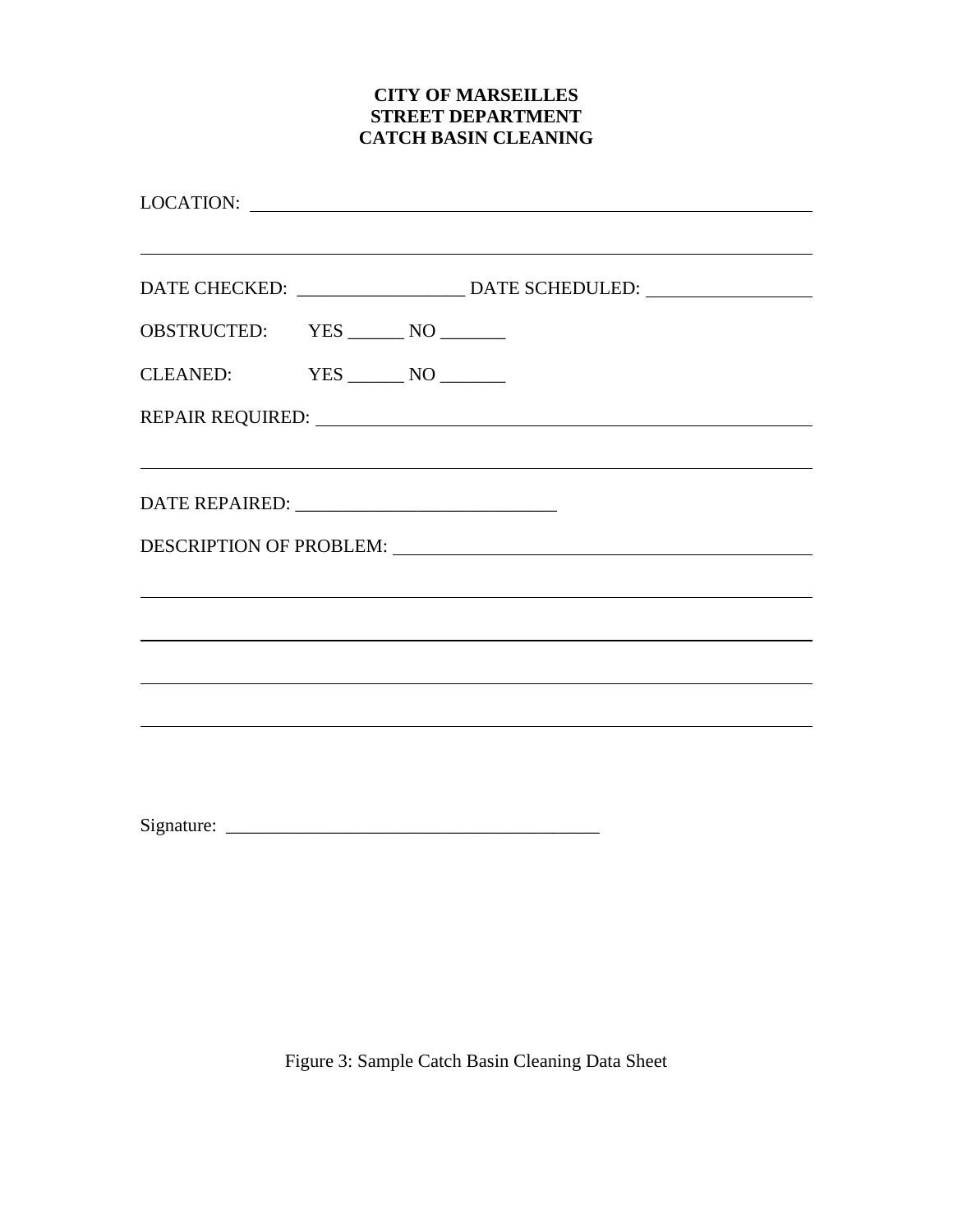Figure 4a: Sample Excess Flow Pump Shutoff Head and Amperage Test Sheet

| Date: | Pump 1   |     | Pump <sub>2</sub> |     | Pump 3   |     |
|-------|----------|-----|-------------------|-----|----------|-----|
|       | Amperage | psi | Amperage          | psi | Amperage | psi |
|       |          |     |                   |     |          |     |
|       |          |     |                   |     |          |     |
|       |          |     |                   |     |          |     |
|       |          |     |                   |     |          |     |
|       |          |     |                   |     |          |     |
|       |          |     |                   |     |          |     |
|       |          |     |                   |     |          |     |
|       |          |     |                   |     |          |     |
|       |          |     |                   |     |          |     |
|       |          |     |                   |     |          |     |
|       |          |     |                   |     |          |     |
|       |          |     |                   |     |          |     |
|       |          |     |                   |     |          |     |
|       |          |     |                   |     |          |     |
|       |          |     |                   |     |          |     |
|       |          |     |                   |     |          |     |
|       |          |     |                   |     |          |     |
|       |          |     |                   |     |          |     |
|       |          |     |                   |     |          |     |
|       |          |     |                   |     |          |     |
|       |          |     |                   |     |          |     |
|       |          |     |                   |     |          |     |
|       |          |     |                   |     |          |     |
|       |          |     |                   |     |          |     |
|       |          |     |                   |     |          |     |
|       |          |     |                   |     |          |     |
|       |          |     |                   |     |          |     |
|       |          |     |                   |     |          |     |
|       |          |     |                   |     |          |     |
|       |          |     |                   |     |          |     |
|       |          |     |                   |     |          |     |
|       |          |     |                   |     |          |     |
|       |          |     |                   |     |          |     |
|       |          |     |                   |     |          |     |
|       |          |     |                   |     |          |     |

# **Excess Flow Shutoff Head and Amperage Test**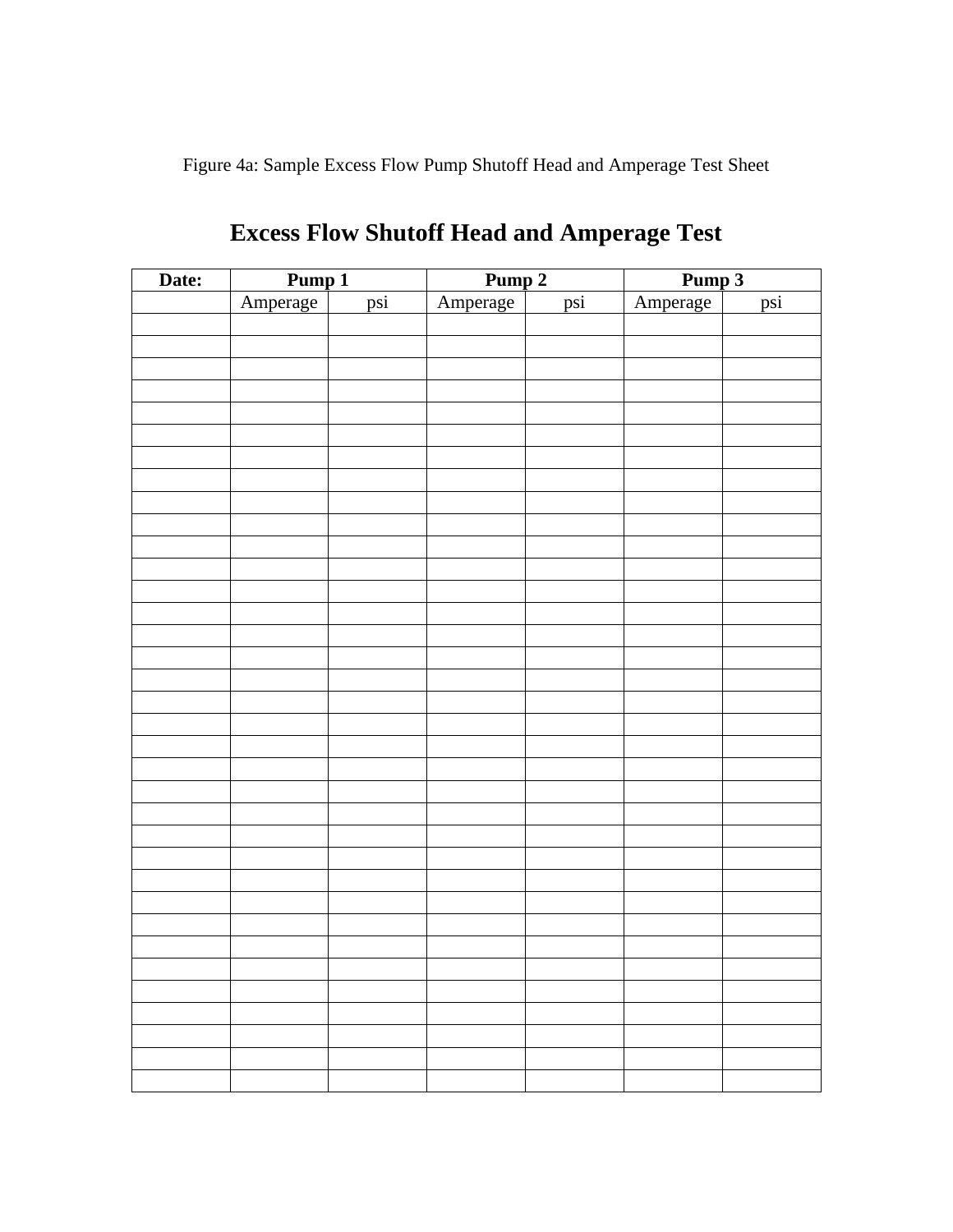Figure 4b: Sample Excess Flow Pump Performance Data Sheet

| Date: | Pump 1   |     | Pump <sub>2</sub> |     | Pump 3   |     |
|-------|----------|-----|-------------------|-----|----------|-----|
|       | Amperage | gpm | Amperage          | gpm | Amperage | gpm |
|       |          |     |                   |     |          |     |
|       |          |     |                   |     |          |     |
|       |          |     |                   |     |          |     |
|       |          |     |                   |     |          |     |
|       |          |     |                   |     |          |     |
|       |          |     |                   |     |          |     |
|       |          |     |                   |     |          |     |
|       |          |     |                   |     |          |     |
|       |          |     |                   |     |          |     |
|       |          |     |                   |     |          |     |
|       |          |     |                   |     |          |     |
|       |          |     |                   |     |          |     |
|       |          |     |                   |     |          |     |
|       |          |     |                   |     |          |     |
|       |          |     |                   |     |          |     |
|       |          |     |                   |     |          |     |
|       |          |     |                   |     |          |     |
|       |          |     |                   |     |          |     |
|       |          |     |                   |     |          |     |
|       |          |     |                   |     |          |     |
|       |          |     |                   |     |          |     |
|       |          |     |                   |     |          |     |
|       |          |     |                   |     |          |     |
|       |          |     |                   |     |          |     |
|       |          |     |                   |     |          |     |
|       |          |     |                   |     |          |     |
|       |          |     |                   |     |          |     |
|       |          |     |                   |     |          |     |
|       |          |     |                   |     |          |     |
|       |          |     |                   |     |          |     |
|       |          |     |                   |     |          |     |
|       |          |     |                   |     |          |     |
|       |          |     |                   |     |          |     |
|       |          |     |                   |     |          |     |
|       |          |     |                   |     |          |     |

# **Excess Flow Pump Performance**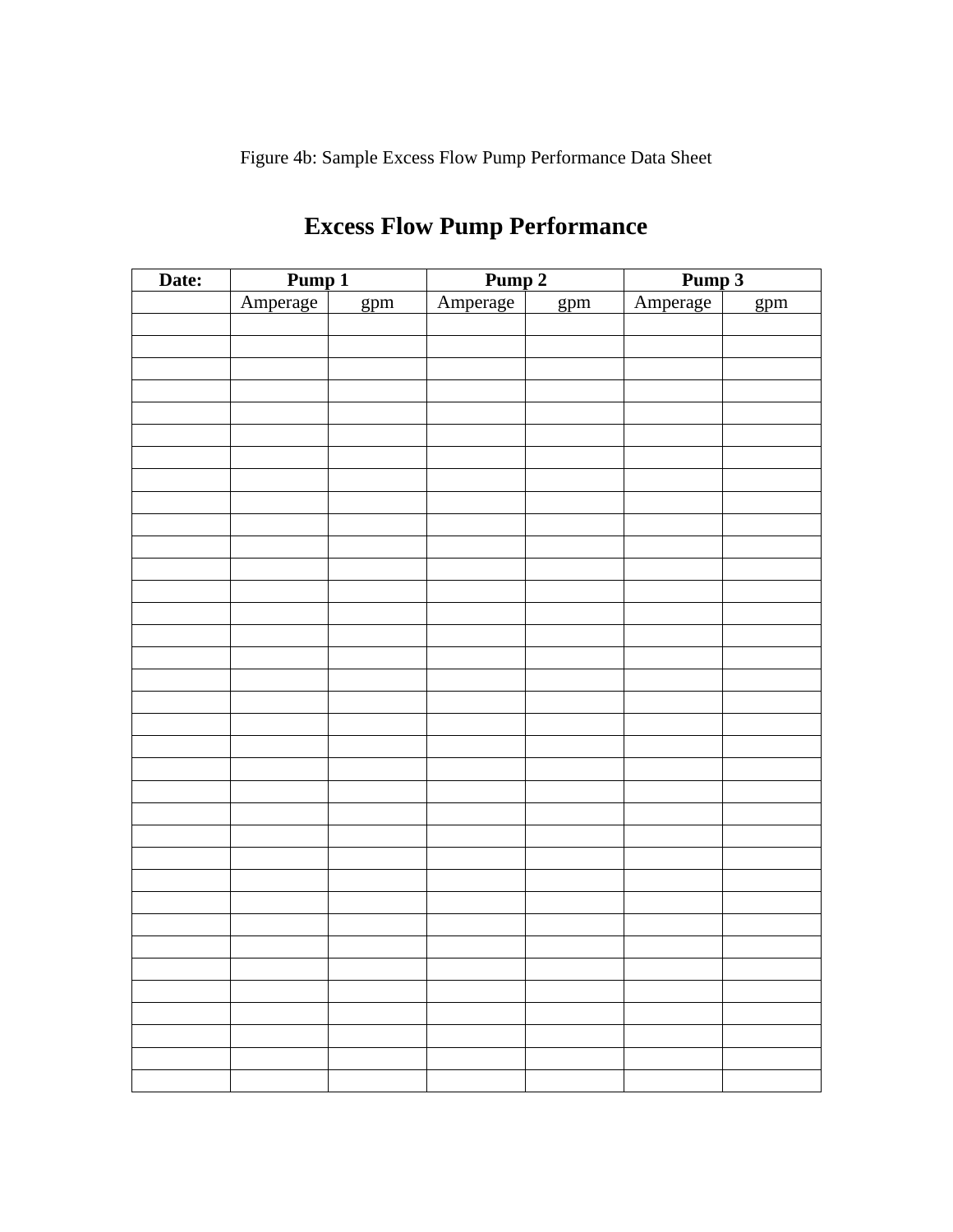#### **Chapter 4 Control Strategy**

This chapter describes the system control procedures for excess flow events. The sanitary sewer system in Marseilles has no active controls. Changes in system operation due to wet weather flows are required only at the treatment plant. Within the plant, a control strategy is needed only for the "first flush" facility.

#### **4.1 Operation of the First Flush Facility**

As stated previously, the secondary treatment system, which was originally designed for a strong industrial waste that is no longer present, has sufficient capacity to undergo large charges in hydraulic loading with no serious impacts.

Start up of the excess flow facility is automatic, and operator intervention is required only at the end of the excess flow event, when the tank must be drained back into the plant influent.

The treatment plant can treat 3.15 MGD (2,188 GPM) through the existing primary and secondary treatment systems. Flows in excess of 2,188 GPM are diverted automatically to the excess flow pumping station by way of a 2' rectangular weir. The weir elevation is set to prevent the complete treatment system from becoming overloaded and to minimize potential for basement backup and surcharging to the street. The flow passes through a mechanically cleaned screen just prior to entering the excess flow pumping station. Upon filling of the pumping station wetwell, one or two of the three submersible pumps will be automatically activated, depending on the flow rate entering the pumping station. The three pumps are identical.

Initially, the pumping station discharge is directed to the storage tank, which captures the first .628 MG of excess flow. When the tank becomes full, Motor Operated Valves automatically turn the valves, which divert the pumping station discharge directly to the river. This procedure insures that all of the wastes contained in the "first flush" of the sanitary sewers remain in the tank. Although an automatic overflow exists, it is not currently being used.

When the plant inflow again recedes below the 3.15 MGD level, the rectangular weir overflow, and thus the flow into the excess pumping station, will cease. The submersible pumps will automatically shutdown, terminating the bypass flow into the river. As the plant inflow continues to drop, the excess flow tank drain valve is opened and the stored contents of the tank are directed to the plant inflow for treatment. Finally, the tank is washed out and inspected and the lines are drained in preparation for the next event.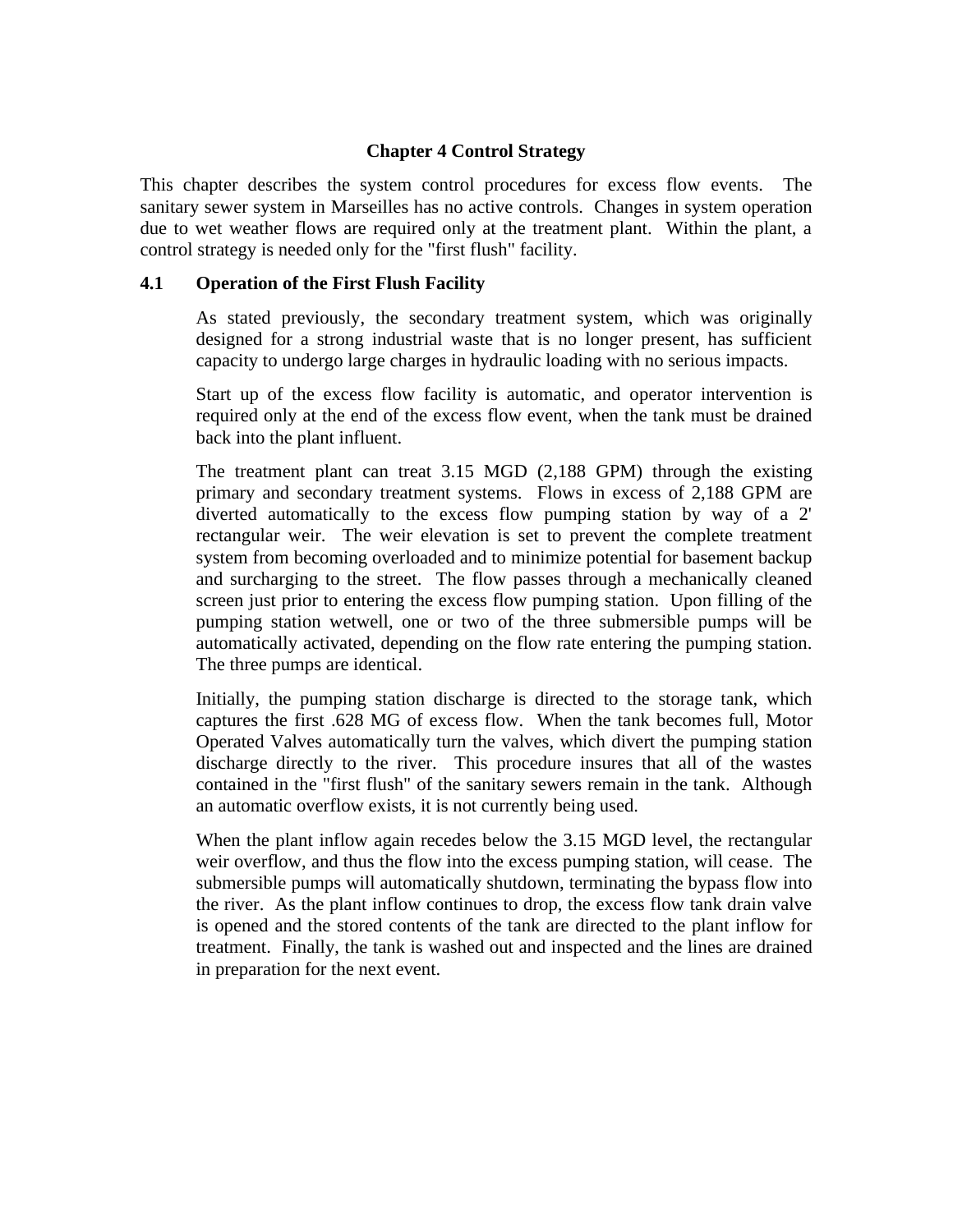#### **Chapter 5. Combined Sewer Improvements**

In an effort to reduce wet weather flows to the treatment plant, the City of Marseilles prepared a Facility Plan Report and conducted an SSES for part of its collection system in 1984. The Facility Plan led to the construction of the "first flush" storage facility at the treatment plant. The SSES report included recommendations for reducing I/I through repair and maintenance of the collection system. Specifically, the report called for the general sealing of manholes, replacement of non-sealing manhole lids, disconnection of residential stormwater connections such as downspouts, and minor repair of several sewers and building laterals.

The City has completed all of the cost-effective manhole and sewer repairs identified in the SSES report. In addition, the City has located and repaired other manholes and sanitary sewers that were contributing significant amounts of I/I to the system. Work has been done to notify residents with downspout and sump pumps illegally connected to the sanitary sewer system that these connections must be eliminated. During the last permit cycle, 28 properties had illegal sump pump connections removed from the sanitary sewer.

Below is a list of significant improvements completed in the collection system during the last permit cycle for the City of Marseilles.

#### **5.1 Wallace Street Sanitary Sewer Project**

Located within Area 3, the Wallace Street Sanitary Sewer Project encompassed an area of the collection system where significant amounts of I/I can be attributed. The project consisted of the construction of about 3700 feet of 8" sanitary sewer, about 15 manholes, about 1900 feet of 6" service sewers, a sanitary sewer lift station with about 300 feet of 6" force main, several hundred feet of 10" storm sewer.

The new sanitary sewer will be constructed parallel to, but tow feet deeper than the existing sanitary sewer. New 6" service lines will be constructed from the sanitary sewer to at least the right of way line and connected to the existing house service sewer. The existing sanitary sewer will then be converted to a storm sewer where possible.

Additionally, all homes located within the project area were required to convert to overhead sewers and direct storm water into the converted storm sewer.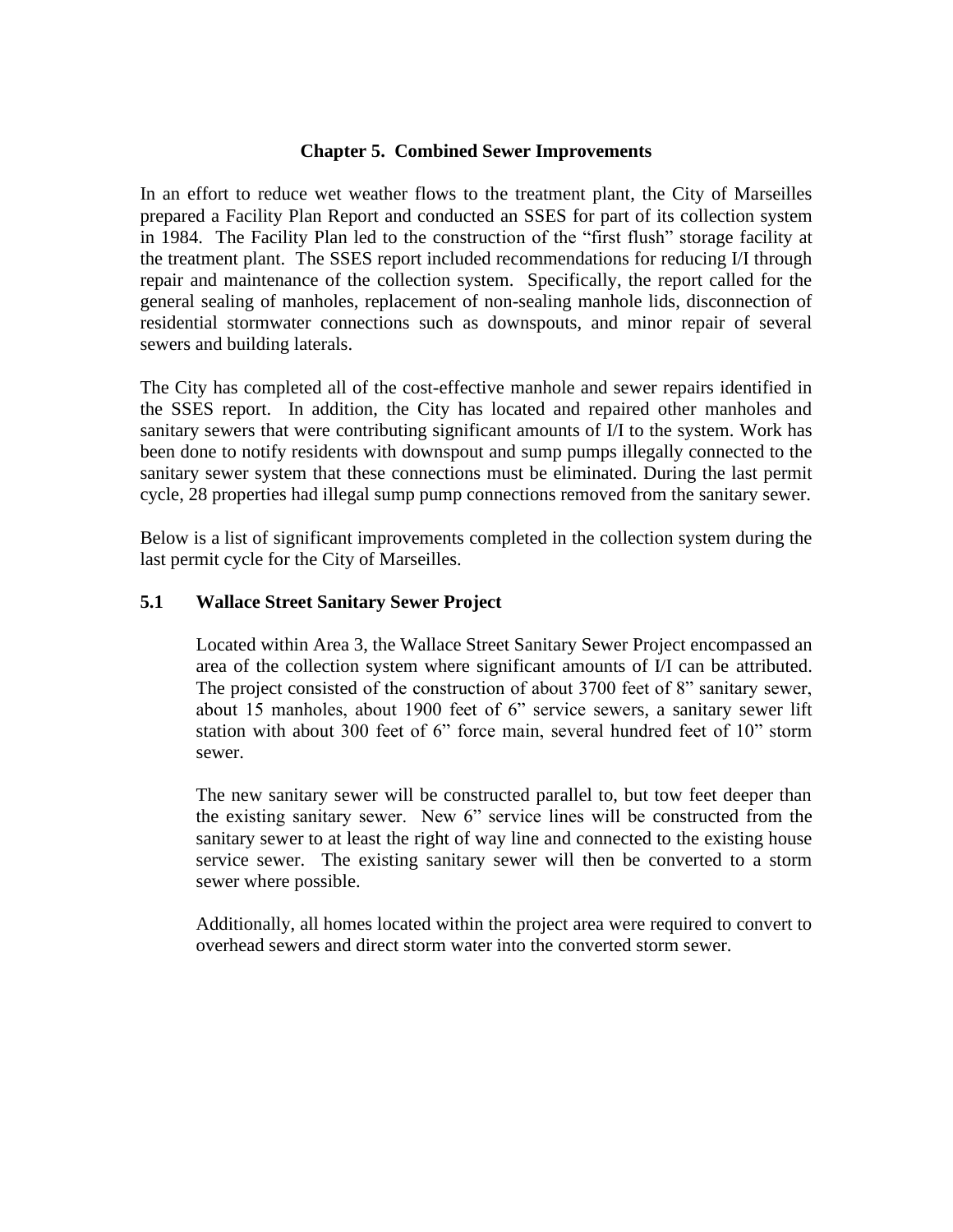#### **Grant Street Sewer Replacement**

Located in Area 4, the sewer system flows from Washington St. to Lincoln St. via MH 4-2 and MH 4-1 on Grant St. This location has been identified as an area where the sewer system bottlenecks. The City abandoned the existing line, placing a new and appropriately sized sewer line parallel to it. This will relieve much of the flow issues which result in this area following heavy rains.

#### **Clark Street Sewer Lining**

Entire section of sewer main was lined in Area 2 between MH 2-20 and MH 2-30 on Clark St.

#### **Orange Ave. Sewer Lining**

Lined 65' of sanitary sewer in Area 6 along Orange Ave. The work was done from MH 6-42 to an unnumbered manhole at the intersection of Bluff St. and Orange Ave.

As indicated in Section 2.4, additional improvements may be identified in the LTCP to ensure that the City's combined sewer system complies with all applicable standards, including water quality standards. This plan should be modified as necessary to include the improvements identified in the LTCP.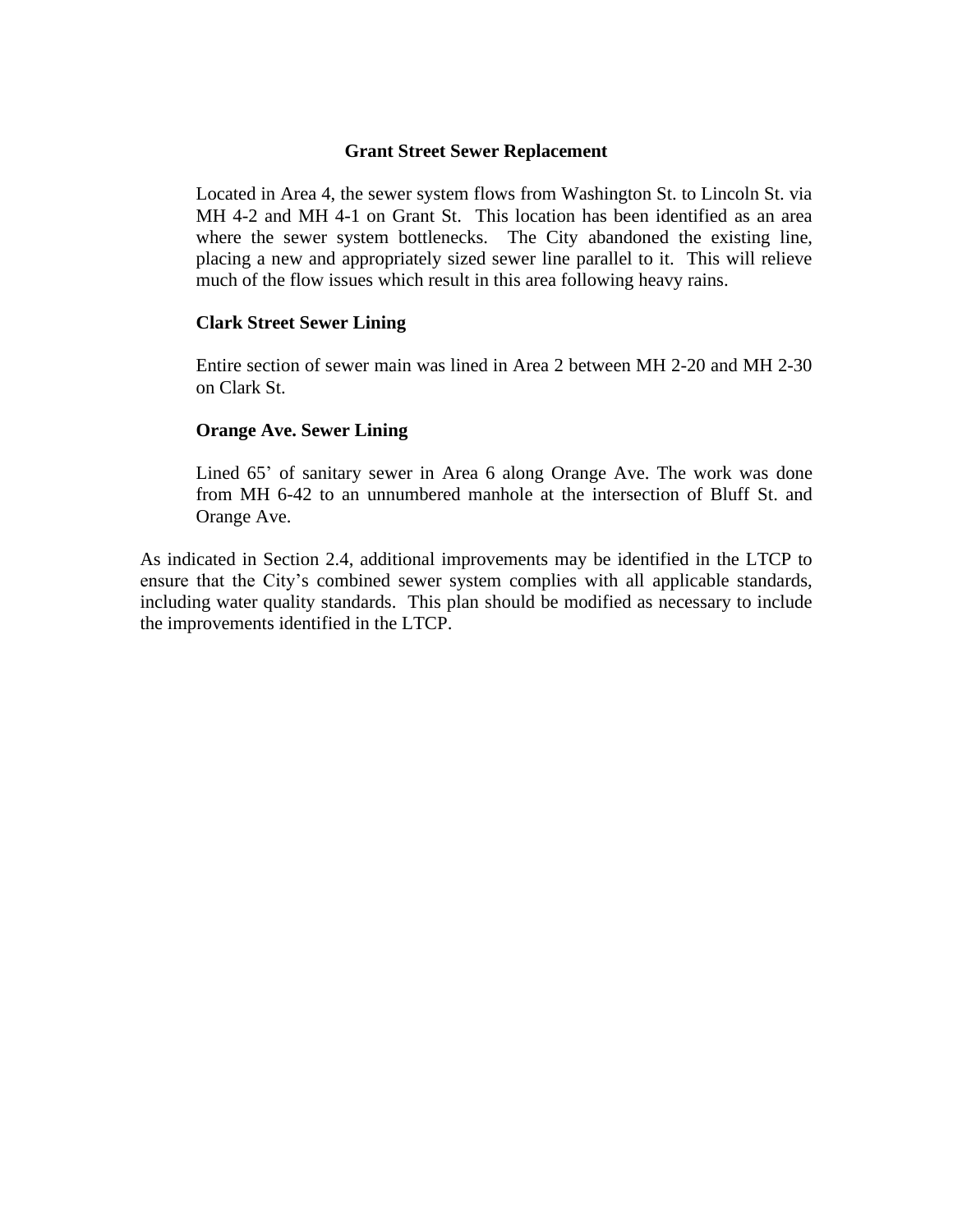#### **Chapter 6 Pollution Prevention Plan**

This chapter describes the efforts undertaken by the City to keep contaminants from entering the combined sewer system.

#### **6.1 Street Cleaning**

The City of Marseilles conducts regular street sweeping to reduce litter and other materials from streets and curbsides. Street sweeping is conducted daily for at least 4 hours during the spring, summer and fall months. Sweeping frequency is increased in the fall for a three- or four-week period during leaf off.

#### **6.2 Public Education**

The City of Marseilles does not currently have a public education program. However, prior to completion of the long-term control plan, the City will initiate a program to make available educational pamphlets at the City Hall. The educational pamphlets will focus on awareness of stormwater pollution and measures that residents can take to reduce pollution.

#### **6.3 Solid Waste Collection**

Weekly curbside refuse collection in the City of Marseilles is provided by Waste Management.

#### **6.4 Recycling**

Weekly unlimited curbside recycling is provided by Waste Management.

#### **6.5 Product Substitution or Bans**

Currently, the City of Marseilles does not ban any non-biodegradable products or require any non-biodegradable product be substituted with a biodegradable alternative.

#### **6.6 Product Use Control**

Currently, the City of Marseilles has no provisions for controlling the application of herbicides, pesticides or other chemicals used by the City.

#### **6.7 Illegal Dumping**

Illegal dumping is prohibited by City ordinance and occurrences are investigated. "No Illegal Dumping" signs are posted in area where illegal dumping is noted.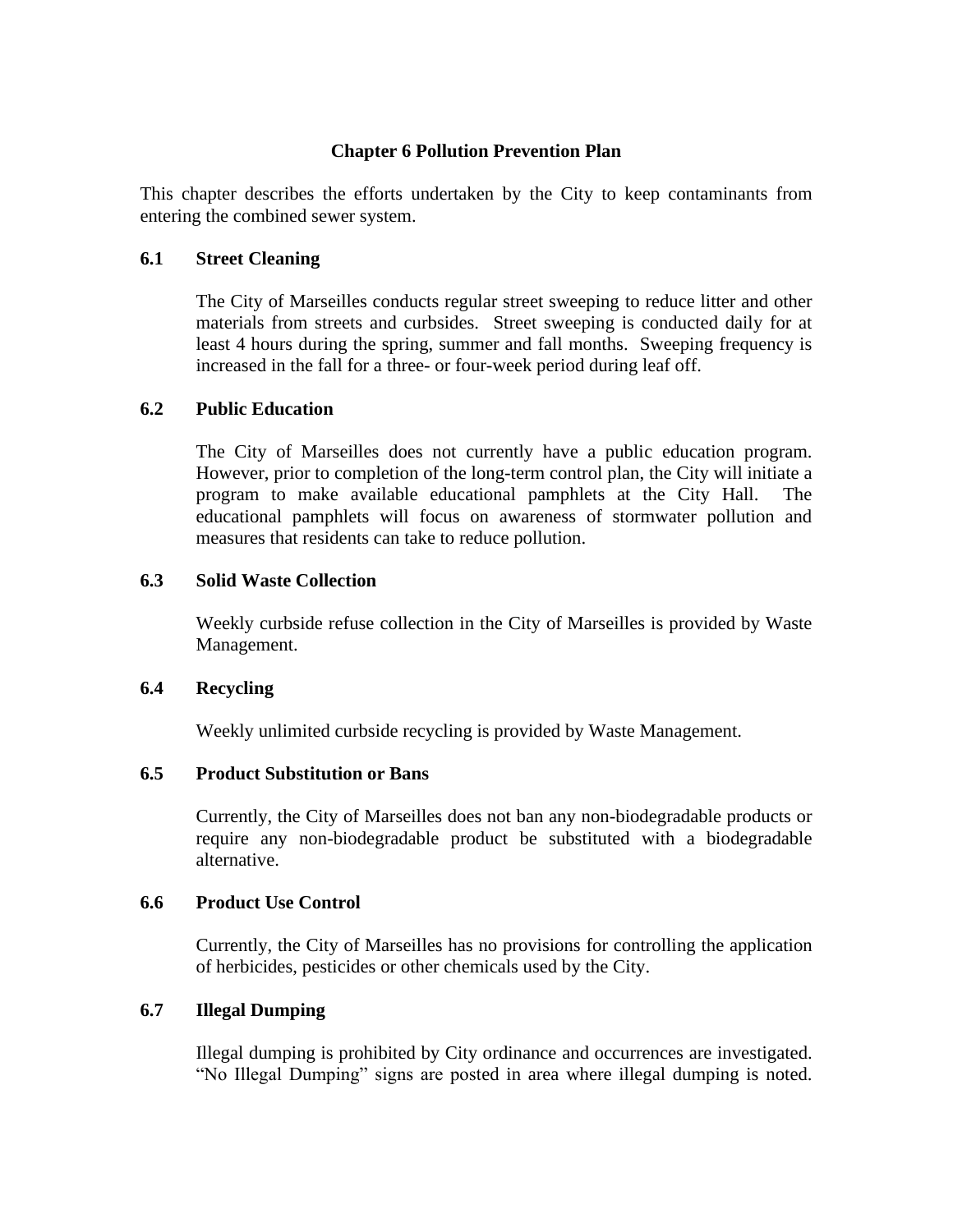Items that have been illegally dumped are collected by the Public Works Department.

#### **6.8 Bulk Refuse Collection**

The majority of bulk refuse items are collected by the City's regular waste hauler (Waste Management). Additionally, certain items not accepted by Waste Management are collected for a fee by the City of Marseilles at an annual City cleanup.

#### **6.9 Hazardous Waste Collection**

LaSalle County holds an annual household hazardous waste collection day in conjunction with the Illinois Environmental Protection Agency. These collection days are open to all LaSalle County residents and are advertised locally.

#### **6.10 Water Conservation Efforts**

The City of Marseilles does not currently enforce dry weather water use restrictions.

#### **6.11 Commercial/Industrial Pollution Prevention Activities**

The City of Marseilles does not currently conduct pollution prevention activities specifically targeted for commercial or industrial properties.

#### **Chapter 7 Public Notification Program**

The objective of public notification is to inform the public of the location of CSO outfalls, the occurrences of CSO's, the possible health and environmental effects of CSO's and the recreational activities (e.g. swimming, fishing, etc.) curtailed as result of CSO's. The purpose for this plan is to provide a method to ensure that the general public is adequately informed of the presence and effects of CSO's.

#### **7.1 Website Notifications**

The City of Marseilles has made substantial information about CSO events available to the public by posting the data on their website located at [www.cityofmarseilles.com.](http://www.cityofmarseilles.com/)

In general, the website includes the following information:

- General information about CSO's.
- Various Reports regarding CSO's.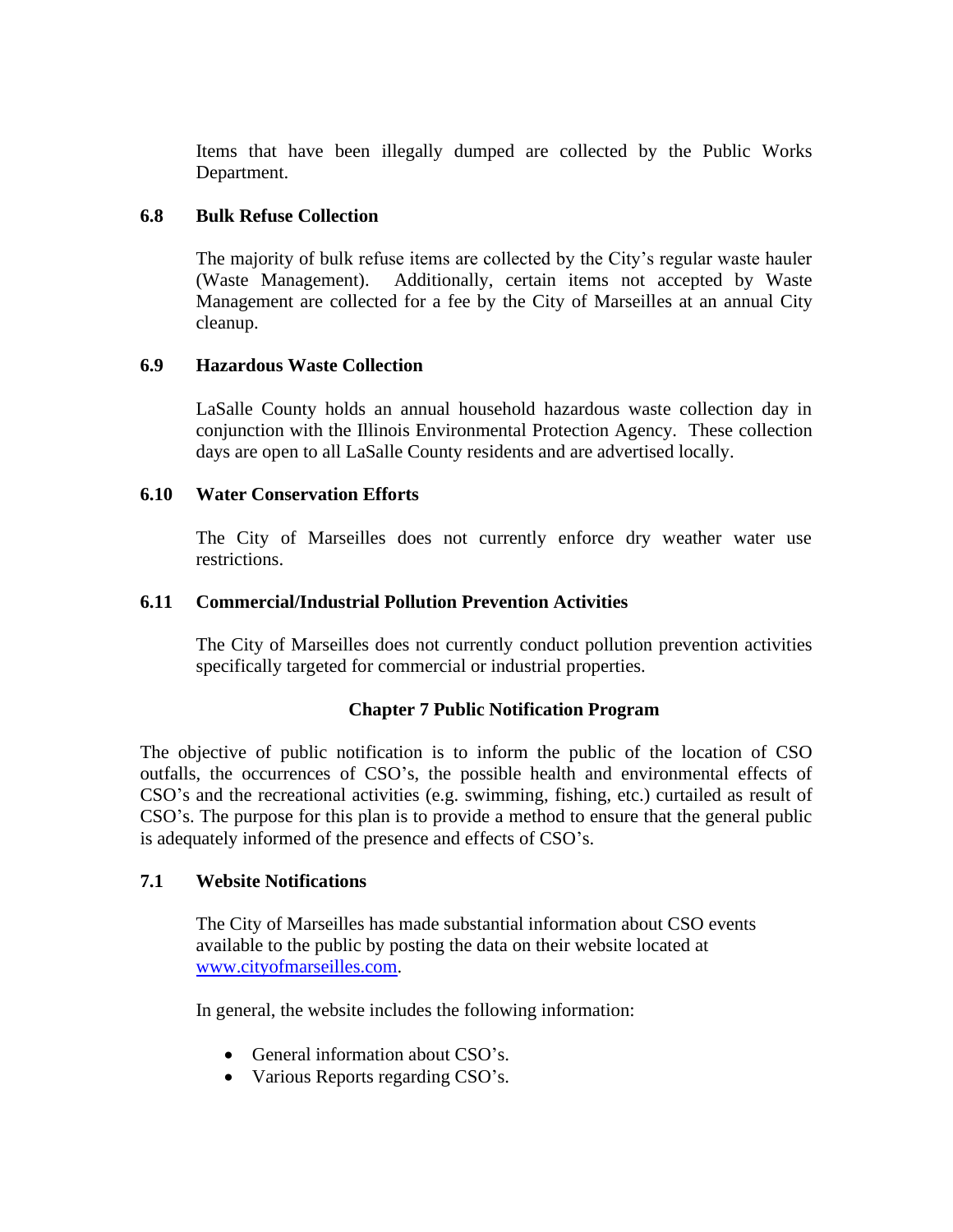- CSO identification name and number.
- Location of CSO.
- Yearly CSO, Rain and Flow Data

## **7.2 Signs Posted at CSO Outfalls**

Signs are posted at the CSO outfall advising the public "Elevated Levels of Bacteria May Be Present When Outfall is in Use."

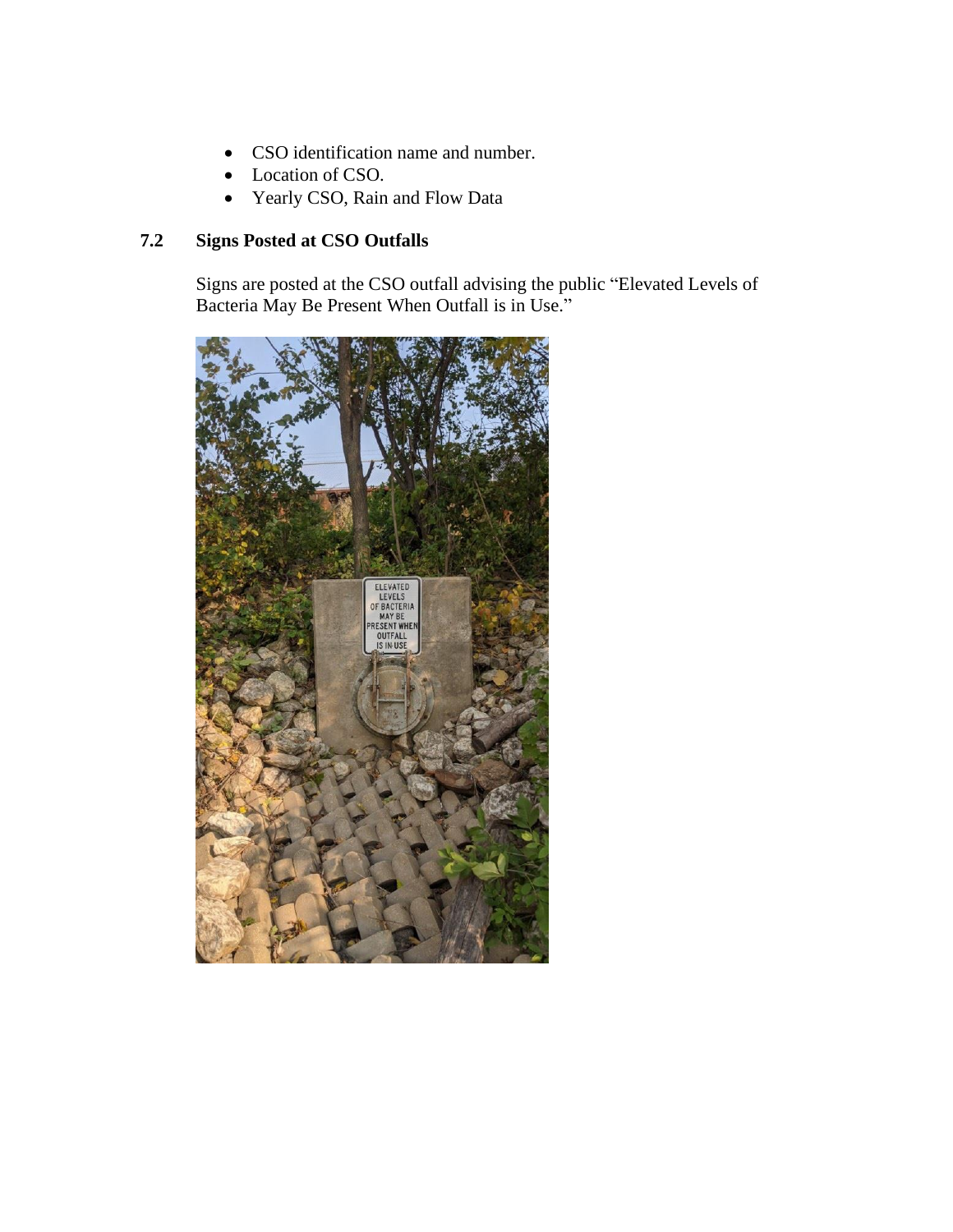# **Appendix A**

# **Future Repairs**

| From<br>MН | $\underline{\mathbf{To}}$<br>MН | <b>Rehabilitation Source</b>                                               | Method                        |
|------------|---------------------------------|----------------------------------------------------------------------------|-------------------------------|
| $1 - 27$   | $1 - 4$                         | Sewer Main Under Long<br>Creek                                             | Line Sewer                    |
| $1 - 8$    |                                 | <b>Cross Connection from Storm</b><br><b>Sewer Entering Sanitary</b>       | <b>Reroute Storm</b><br>Sewer |
| $2-8A$     | $2 - 6$                         | Major I&I Source Due to Butt<br>Joints and Damage                          | Line Sewer                    |
| $5-5$      | $5-6$                           | Major I&I Source Running<br><b>Under Gumm Creek Due to</b><br>Damaged Pipe | Line Sewer                    |
| $5-16$     | $5 - 17$                        | Major I&I Source Running<br>Under Gumm Creek Due to<br>Damaged Pipe        | Replace Sewer                 |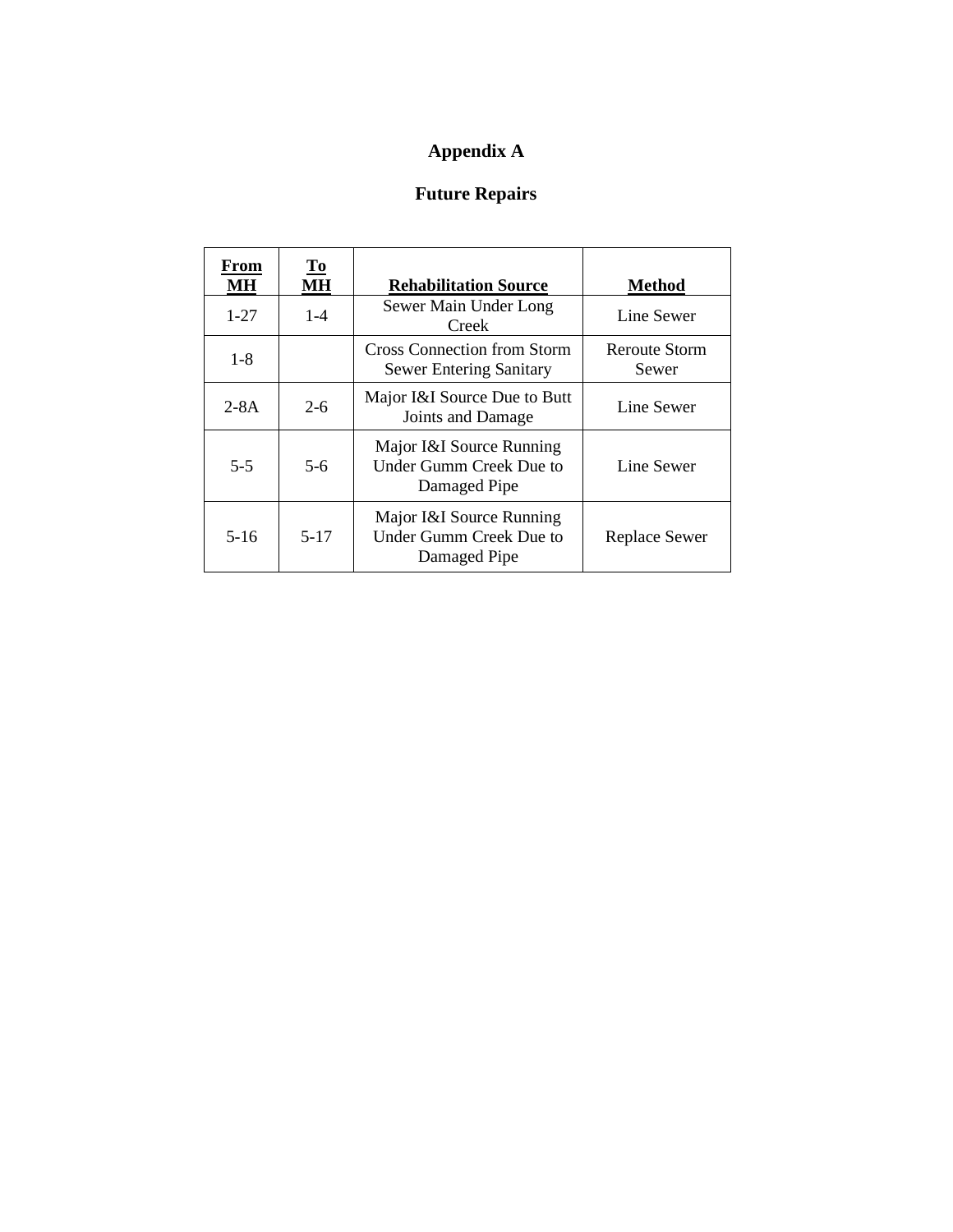# **APPENDIX B**

# **CURRENT SYSTEM MAP**



**\***Larger scale map available upon request.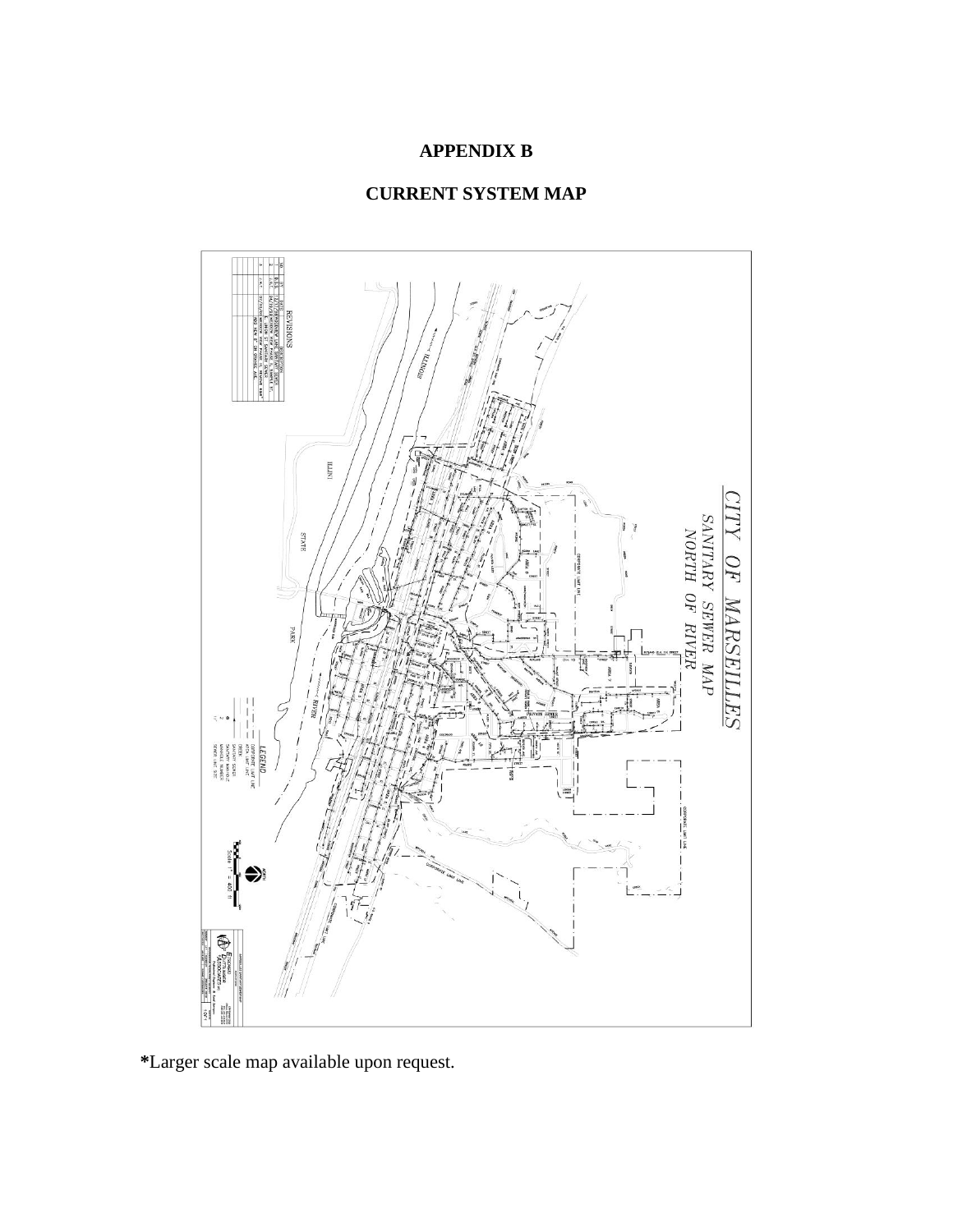#### **APPENDIX C**

#### **SEWER USE AND USER CHARGES ORDINANCES**

Ordinances are available for viewing at Marseilles City Hall, 209 Lincoln Street Marseilles, IL 61341, or online at [http://www.amlegal.com/marseilles\\_il/](http://www.amlegal.com/marseilles_il/)

#### **APPENDIX D**

#### **MAP OF TELEVISED AND VACTOR CLEANED SECTIONS**

Available upon request.

#### **APPENDIX E**

#### **CSO EVENTS SINCE 1997**

| <b>CSO EVENTS SINCE 1997</b> |                                   |                                      |                                |                                  |                               |                         |                             |
|------------------------------|-----------------------------------|--------------------------------------|--------------------------------|----------------------------------|-------------------------------|-------------------------|-----------------------------|
| Year                         | <b>Total Treated</b><br><b>MG</b> | <b>Treated</b><br><b>Average MGD</b> | <b>Total CSO</b><br><b>MGD</b> | <b>CSO</b> Average<br><b>MGD</b> | <b>CSO Events</b><br>Actual # | <b>Rainfall Total</b> " | <b>Rainfall</b><br>Average" |
| 1997                         | 344                               | 0.94                                 | 32.76                          | 1.64                             | 4                             | 22.07                   | 0.25                        |
| 1998                         | 423                               | 1.16                                 | 67.91                          | 1.19                             | 12                            | 36.74                   | 0.10                        |
| 1999                         | 419                               | 1.15                                 | 31.09                          | 0.94                             | 9                             | 30.25                   | 0.36                        |
| 2000                         | 396                               | 1.08                                 | 18.3                           | 0.87                             | 6                             | 25.99                   | 0.28                        |
| 2001                         | 433                               | 1.19                                 | 32.49                          | 0.90                             | 8                             | 34.22                   | 0.28                        |
| 2002                         | 400                               | 1.1                                  | 15.2                           | 0.72                             | 6                             | 28.67                   | 0.20                        |
| 2003                         | 370                               | 1.01                                 | 7.22                           | 0.40                             | 8                             | 36.39                   | 0.26                        |
| 2004                         | 410                               | 1.12                                 | 17.14                          | 0.57                             | $\overline{7}$                | 32.87                   | 0.23                        |
| 2005                         | 351                               | 0.96                                 | 13.42                          | 0.71                             | 3                             | 25.34                   | 0.21                        |
| 2006                         | 431                               | 1.18                                 | 62.98                          | 1.54                             | 11                            | 39.54                   | 0.30                        |
| 2007                         | 486                               | 1.332                                | 128                            | 2.28                             | 6                             | 41.02                   | 0.27                        |
| 2008                         | 468                               | 1.283                                | 109                            | 2.22                             | 12                            | 42.02                   | 0.27                        |
| 2009                         | 517                               | 1.417                                | 137                            | 1.67                             | 14                            | 46.31                   | 0.29                        |
| 2010                         | 396                               | 1.085                                | 15                             | 1.88                             | 5                             | 35.09                   | 0.23                        |
| 2011                         | 439                               | 1.204                                | 28                             | 1.80                             | $\overline{7}$                | 42.75                   | 0.29                        |
| 2012                         | 351                               | 0.959                                | 17.7                           | 3.54                             | $\mathbf{1}$                  | 28.13                   | 0.24                        |
| 2013                         | 513                               | 1.406                                | 78.38                          | 2.80                             | $\overline{7}$                | 42.80                   | 0.37                        |
| 2014                         | 489                               | 1.339                                | 15.15                          | 0.89                             | 9                             | 36.49                   | 0.37                        |
| 2015                         | 567                               | 1.553                                | 67.78                          | 2.421                            | 10                            | 49.12                   | 0.42                        |
| 2016                         | 537                               | 1.466                                | 11.5                           | 0.958                            | 5                             | 44.6                    | 0.37                        |
| 2017                         | 474                               | 1.299                                | 30.8                           | 2.369                            | 6                             | 36.8                    | 0.32                        |
| 2018                         | 416                               | 1.138                                | 25.59                          | 3.656                            | $\overline{2}$                | 36.4                    | 0.29                        |
| 2019                         | 591                               | 1.619                                | 69.47                          | 2.043                            | 12                            | 56.51                   | 0.38                        |